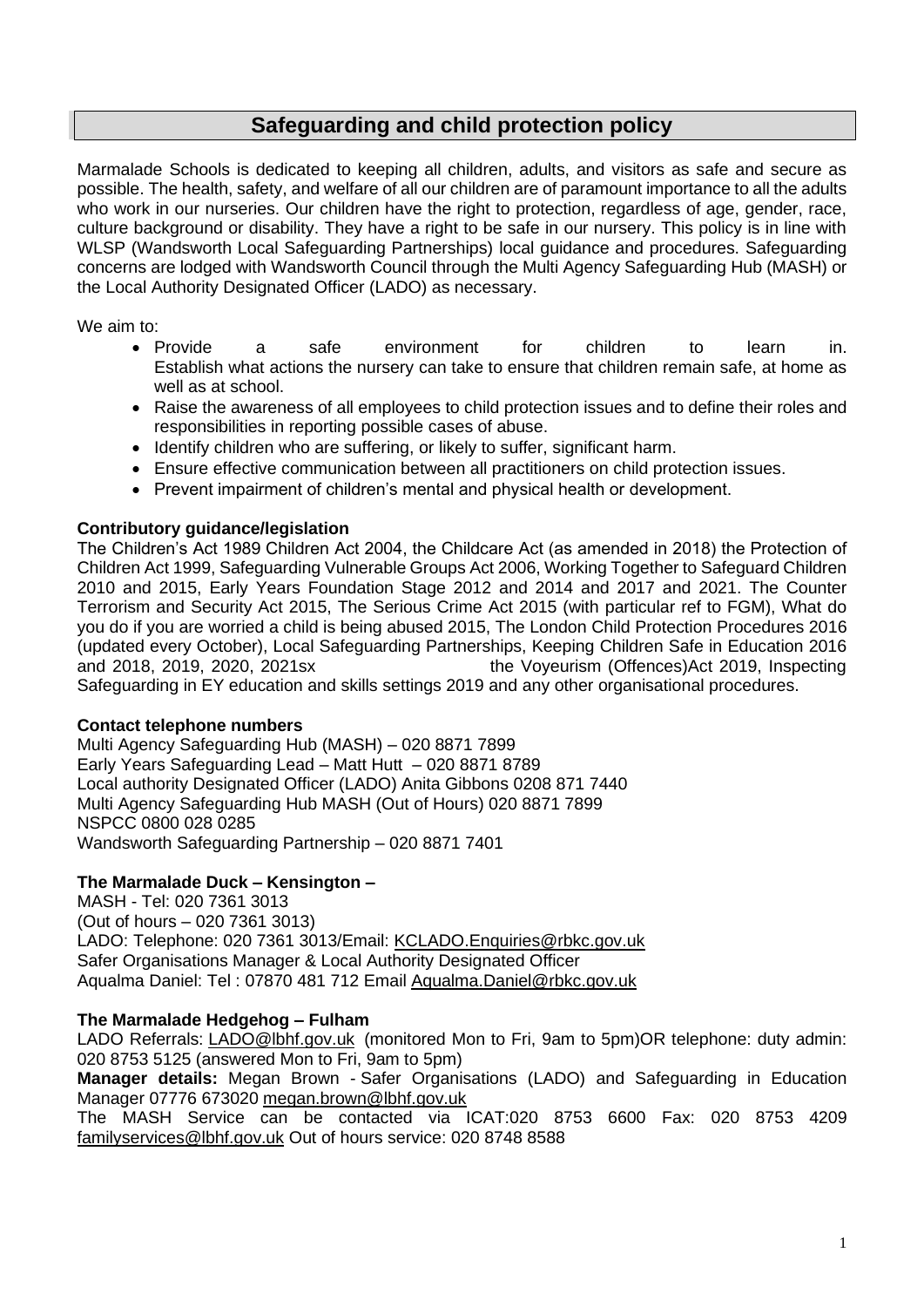Ofsted **0300 123 1231** Emergency police **999** Non-emergency police **101**  Government helpline for extremism concerns **020 7340 7264** Child exploitation and Online protection command (CEOP) **https://www.ceop.police.uk/safetycentre/**

# **Definitions**

#### **Safeguarding -'keeping children safe'**

Protecting children from maltreatment

- Prevent impairment of children's health or development.
- Ensure children are growing up in circumstances consistent with the provision of safe and effective care.
- Undertake that role so to enable those children to have optimum life chances and to enter adulthood successfully.

**Child protection** is part of safeguarding and promoting welfare. It refers to the activity that is undertaken to protect specific children who are suffering, or at risk of suffering, significant harm (Working Together to Safeguard Children, Chapter 1, p35)

Marmalade Schools recognise their duty to work with other agencies in protecting children from harm and responding to abuse. To this end MS will work with others by eg. managing referrals, training, and raising awareness. The principal acts as the safeguarding lead for all Marmalade Schools. Each setting has two on-site child safeguarding officers this allows consistency of support and always maintains a continuous safeguarding presence.

#### **Responsibilities of Safeguarding Lead:**

- Monitor current good practice for child protection and any changes within child protection and relevant legislation.
- Monitor application of child protection training for all practitioners.
- Support and monitor each setting's child protection officer, (DSO) across Marmalade Schools.
- Ensure all staff can identify the signs and indicators of abuse, including the softer signs of abuse, and know what action to take
- Complete the Early Help Assessment form as appropriate.
- Support staff/adults/parent/carers where appropriate.
- Co-ordinate liaising with parent/carers where appropriate.
- Taking the lead role when reviewing an incident or whole/individual staff practice.
- Liaising with Ofsted where appropriate.
- Liaising with all Safeguarding partnerships
- Ensure that sufficient resources are made available to enable the necessary tasks to be carried out properly under inter-agency procedures.
- Ensure that all paperwork is stored in accordance with the General Data Protection Regulations.

#### **Safeguarding lead: Rosalind Hyslop**

#### **Named Designated Safeguarding officers (DSOs):**

Marmalade Caterpillar: Darren Walker and Emese Horvath Marmalade Cat: Kyla Brawley Seale and Sally Angus Marmalade Bear**:** Christine Martins and Karen Wright Marmalade Owl: Emma Deadman and Casey Ball Marmalade Duck: Clare Robinson, Angela Campbell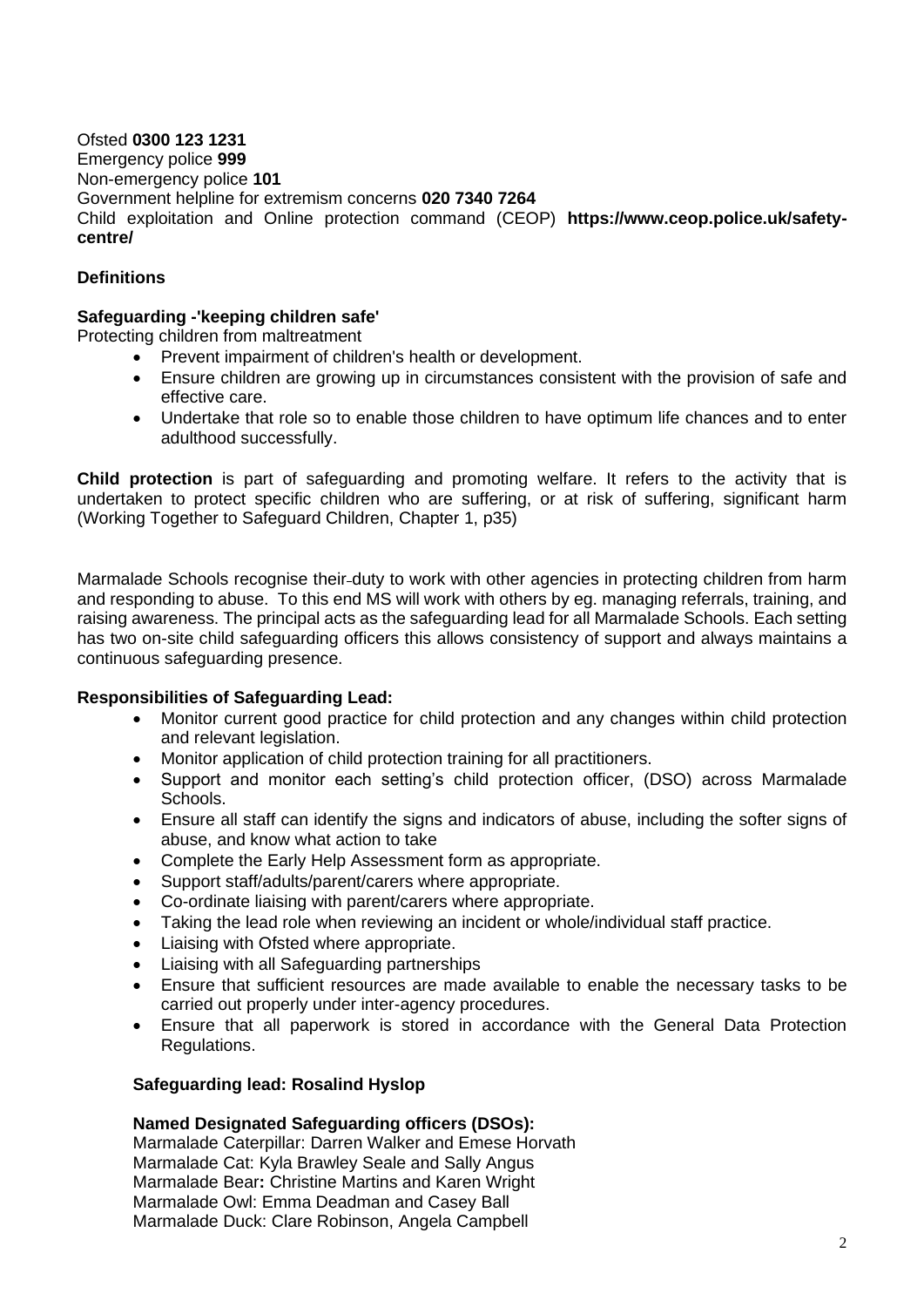Marmalade Hedgehog: Francesca Monti and Denise Paisley

# **Responsibilities of Designated Safeguarding Officers:**

- Support all persons who work within the setting to understand and implement the child protection policy and procedures.
- Attend any relevant training to update their own knowledge and practice as required. Annual training is required for DSOs.
- Attend local Safeguarding DSL Forums to keep up to date with local knowledge
- Contact the child protection team (MASH) and or other agencies either for advice or to refer a child where appropriate.
- Ensure that all records about an individual child are only shared with the appropriate responsible staff member/s.
- Ensure that the appropriate records/paperwork are completed correctly and within the relevant time span.
- Support staff/adults/parent/carers where appropriate.
- Inform Ofsted where appropriate.
- Inform LADO if appropriate (as of Autumn 2017, the current Wandsworth Borough Council LADO is Chantal Langenhoven).
- Liaise with parent/carers where appropriate.
- Set up an allegation folder in each school with relevant information and numbers.
- At home visit ensure key workers ask parents if any agencies/portage/social worker are involved with their child
- Ask any previous nursery if they have any safeguarding concerns about a child joining Marmalade Schools.
- Be aware of pupils who have a social worker
- Help promote educational outcomes by sharing the information about the welfare, safeguarding and child protection issues with teachers and school and college leadership staff.
- Keep the child at the centre of all we do, providing sensitive interactions that develops builds children's well-being, confidence and resilience. We will support children to develop an awareness of how to keep themselves safe, healthy and develop positive relationships.

# **Training**

- The safeguarding lead and designated safeguarding officers attend designated child protection training on a regular annual cycle.
- All new practitioners are given basic safety instructions and guidelines during induction and will have had Safeguarding training prior to joining the nursery.
- Weekly team meetings incorporate safeguarding support/training to enable practitioners to identify signs of possible abuse and neglect at the earliest opportunity, and to respond in a timely and appropriate way.
- Termly safeguarding review with all practitioners, this is often completed in a quiz format.
- Staff are made aware of Contextual Safeguarding safeguarding incidents and or behaviours can be associated with factors outside the nursery. All staff but especially the DSOs should consider the context within which such incidents/behaviours occur.
- Staff are also made aware of honour-based abuse, forced marriage and child sexual exploitation, gang violence, involvement in gang culture, cyber-bullying, e-safety, peer on peer abuse, fabricating illness (formerly known as Munchausen's by proxy), and the effects of domestic violence, up skirting, child criminal exploitation: county lines children missing from education, children with family members in prison, effects of homelessness/living in two homes, prevention of radicalisation.
- WRAP training for all staff.
- Complete the Wandsworth Safeguarding Audit.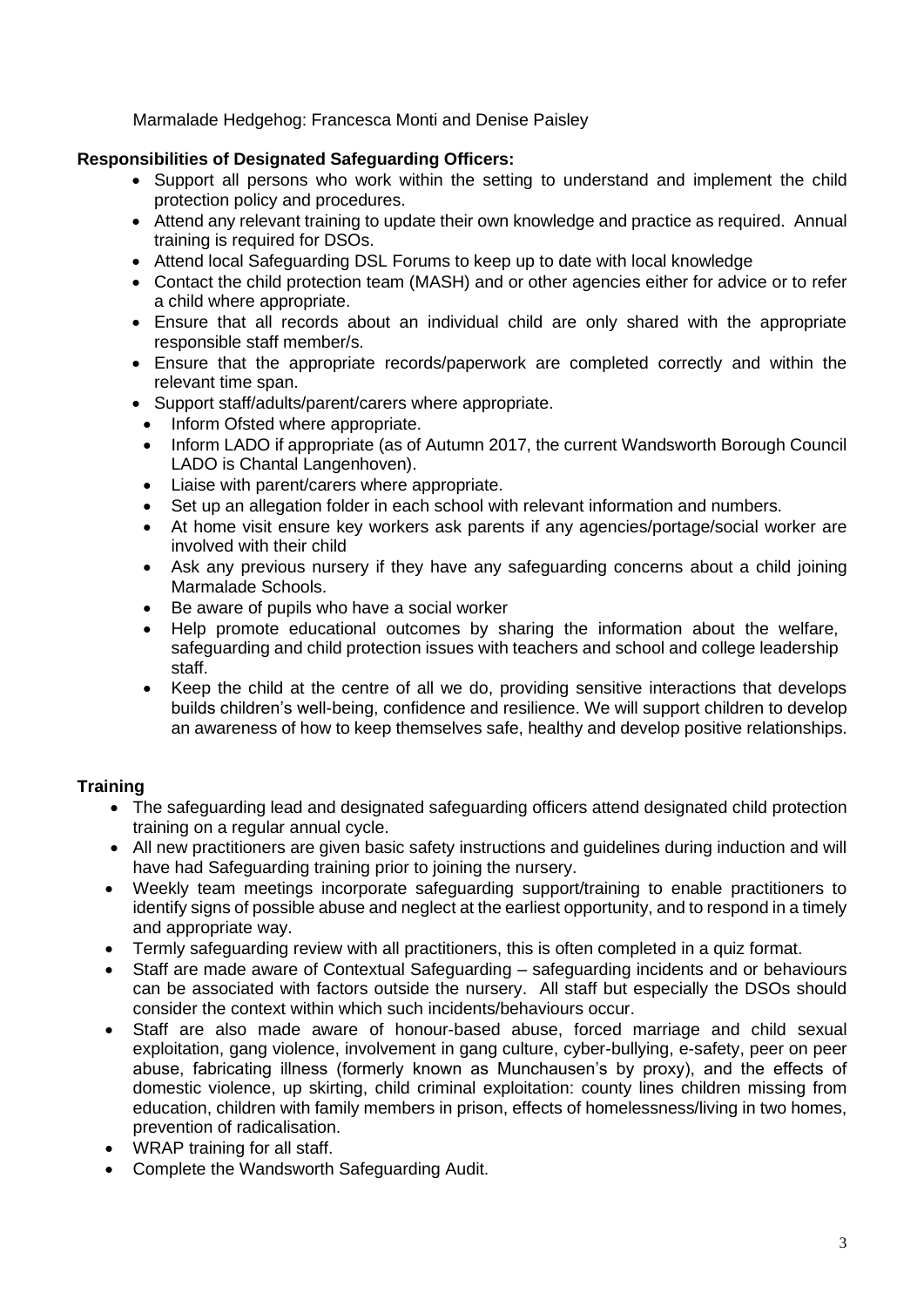# **Indicators of child abuse**

- Failure to thrive and meet developmental milestones
- Fearful or withdrawn tendencies
- Unexplained injuries to a child or conflicting reports from parents or staff
- Repeated injuries
- Unaddressed illnesses or injuries
- Significant changes to behaviour patterns.

Softer signs of abuse as defined by National Institute for Health and Care Excellence (NICE) include: Emotional states:

- Fearful
- Withdrawn
- Low self-esteem.

Behaviour:

- Aggressive
- Oppositional habitual body rocking.

Interpersonal behaviours:

- Indiscriminate contact or affection seeking
- Over-friendliness to strangers including healthcare professionals.
- Excessive clinginess, persistently resorting to gaining attention.
- Demonstrating excessively 'good' behaviour to prevent parental or carer disapproval.
- Failing to seek or accept appropriate comfort or affection from an appropriate person when significantly distressed.
- Coercive controlling behaviour towards parents or carers
- Lack of ability to understand and recognise emotions.
- Incredibly young children showing excessive comforting behaviours when witnessing parental or carer distress.

# **Child Sexual Abuse (CSE)**

Child sexual exploitation is a form of child sexual abuse. It occurs where an individual or group takes advantage of an imbalance of power to coerce, manipulate or deceive a child or young person under the age of 18 into sexual activity (a) in exchange for something the victim needs or wants, and/or (b) for the financial advantage or increased status of the perpetrator or facilitator. The victim may have been sexually exploited even if the sexual activity appears consensual. Child sexual exploitation does not always involve. physical contact: it can also occur using technology. Action must be taken if a staff member witnesses an occasion(s) where a child indicates sexual activity through words, play, drawing, has an excessive preoccupation with sexual matters; or has an inappropriate knowledge of adult sexual behaviour, or language, for their developmental age. This may include acting out sexual activity on dolls/toys or in the role-play area with their peers; drawing pictures that are inappropriate for a child, talking about sexual activities or using sexual language or words.

If a child is being sexually abused, you may see both emotional and physical symptoms.

Emotional signs:

- Being overly affectionate or knowledgeable in a sexual way inappropriate to the child's age
- Personality changes such as becoming insecure or clingy.
- Regressing to younger behavior patterns such as thumb sucking or bringing out discarded cuddly toys.
- Sudden loss of appetite or compulsive eating
- Being isolated or withdrawn
- Inability to concentrate.
- Lack of trust or fear of someone they know well, such as not wanting to be alone with a carer
- Becoming worried about clothing being removed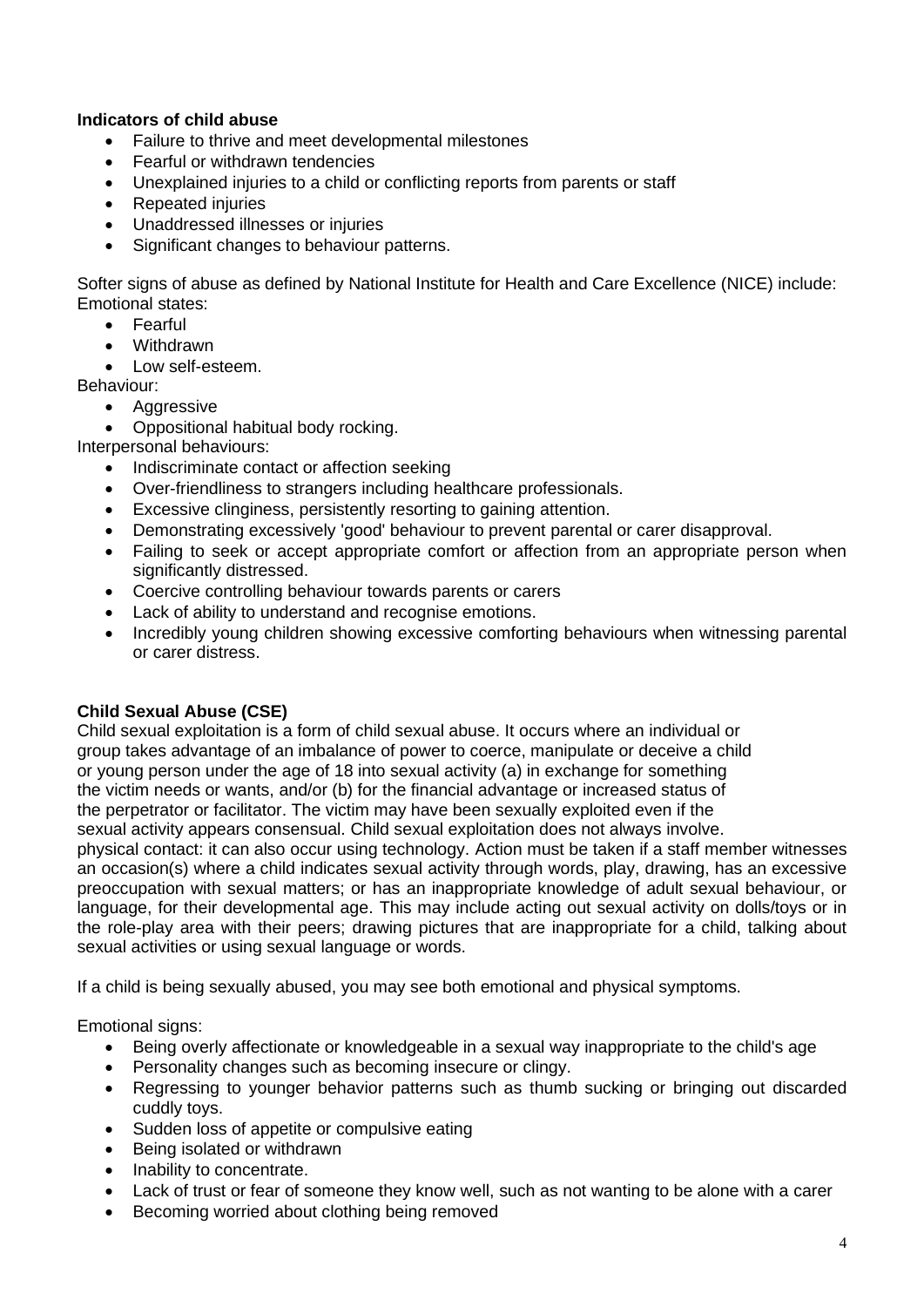- Suddenly drawing sexually explicit pictures or acting out actions inappropriate for their age
- Using sexually explicit language

Physical Signs:

- **Bruises**
- Bleeding, discharge, pains, or soreness in their genital or anal area
- Sexually transmitted infections
- Pregnancy (not in early years)

# **Physical Abuse**

A form of abuse which may involve hitting, shaking, throwing, poisoning, burning, or scalding, drowning, suffocating, or otherwise causing physical harm to a child. Physical harm may also be caused when a parent or carer fabricates the symptoms of, or deliberately induces, illness in a child.

All children can suffer injuries during their early years as they explore and develop. If an explanation of how a child received their injury does not match the injury itself or if a child's injuries are a regular occurrence or there is a pattern to their injuries, then you must report your concerns.

# **Fabricated illness**

Physical harm may also be caused when a parent or carer fabricates the symptoms of, or deliberately induces, illness in a child. The parent or carer may seek out unnecessary medical treatment or investigation; they may exaggerate a real illness and symptoms or deliberately induce an illness through poisoning with medication or other substances or they may interfere with medical treatments. Fabricated illness is a form of physical abuse and any concerns will be reported, in line with our safeguarding procedures.

# **Child Sexual Exploitation**

# **The statutory definition of Child Sexual Exploitation (CSE) can be found in the guidance document Child sexual exploitation: Definition and a guide for practitioners (DfE 2017):**

Child sexual exploitation is a form of child sexual abuse. It occurs where an individual or group takes advantage of an imbalance of power to coerce, manipulate or deceive a child or young person under the age of 18 into sexual activity (a) in exchange for something the victim needs or wants, and/or (b) for the financial advantage or increased status of the perpetrator or facilitator. The victim may have been sexually exploited even if the sexual activity appears consensual. Child sexual exploitation does not always involve physical contact; it can also occur using technology.

Indicators of child sexual exploitation may include:

- Acquisition of money, clothes, mobile phones, etc. without plausible explanation.
- Gang-association and/or isolation from peers/social networks.
- Exclusion or unexplained absences from school, college or work.
- Leaving home/care without explanation and persistently going missing or returning late.
- Excessive receipt of texts/phone calls.
- Returning home under the influence of drugs/alcohol.
- Inappropriate sexualised behaviour for age/sexually transmitted infections.
- Evidence of/suspicions of physical or sexual assault.
- Relationships with controlling or significantly older individuals or groups.
- Multiple callers (unknown adults or peers).
- Frequenting areas known for sex work.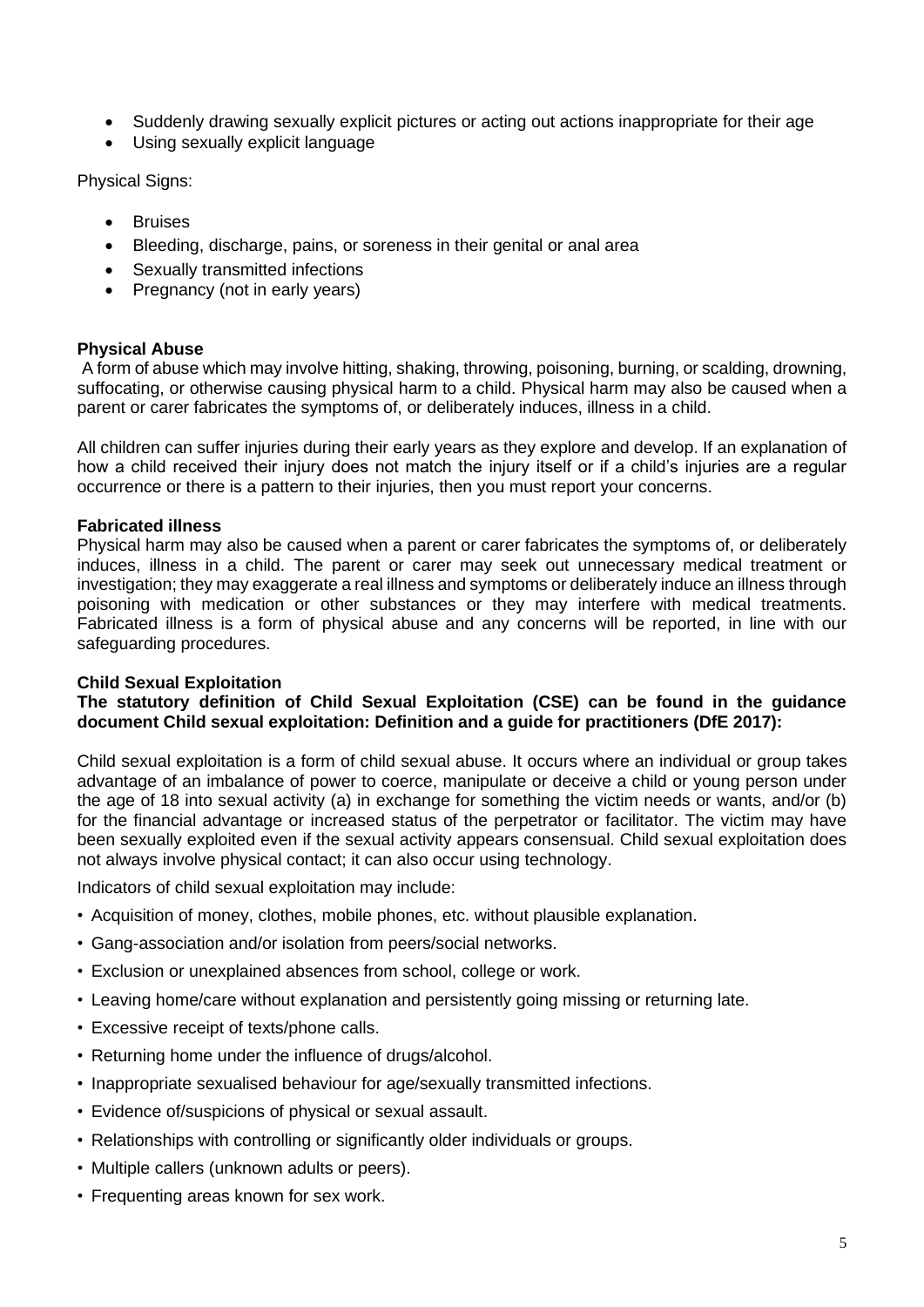- Concerning use of internet or other social media.
- Increasing secretiveness around behaviours; and
- Self-harm or significant changes in emotional well-being.

Potential vulnerabilities include:

Although the following vulnerabilities increase the risk of child sexual exploitation, it must be remembered that not all children with these indicators will be exploited. Child sexual exploitation can occur without any of these issues.

- Having a prior experience of neglect, physical and/or sexual abuse.
- Lack of a safe/stable home environment, now or in the past (domestic abuse or parental substance misuse, mental health issues or criminality, for example);
- Recent bereavement or loss.
- Social isolation or social difficulties.
- Absence of a safe environment to explore sexuality.
- Economic vulnerability.
- Homelessness or insecure accommodation status.
- Connections with other children and young people who are being sexually exploited.
- Family members or other connections involved in adult sex work.
- Having a physical or learning disability.
- Being in care (particularly those in residential care and those with interrupted care histories); and
- Sexual identity.

More information can be found in: Child sexual exploitation: Definition and a guide for practitioners (DfE 2017)

#### **Child Criminal Exploitation**

The definition of Child Criminal Exploitation, which can be found on KCSIE (2020) page 83, is:

CCE is where an individual or group takes advantage of an imbalance of power to coerce, control, manipulate or deceive a child into any criminal activity (a) in exchange for something the victim needs or wants, and/or (b) for the financial or other advantage of the perpetrator or facilitator and/or (c) through violence or the threat of violence.

The victim may have been criminally exploited even if the activity appears consensual. CCE does not always involve physical contact; it can also occur using technology.

Some of the following can be indicators of CCE:

- children who appear with unexplained gifts or new possessions.
- children who associate with other young people involved in exploitation.
- children who suffer from changes in emotional well-being.
- children who misuse drugs and alcohol.
- children who go missing for periods of time or regularly come home late; and
- children who regularly miss school or education or do not take part in education.

#### **Child on Child Abuse**

We are aware that peer-on-peer abuse does take place, so we include children in our policies when we talk about potential abusers. This may take the form of bullying, physically hurting another child,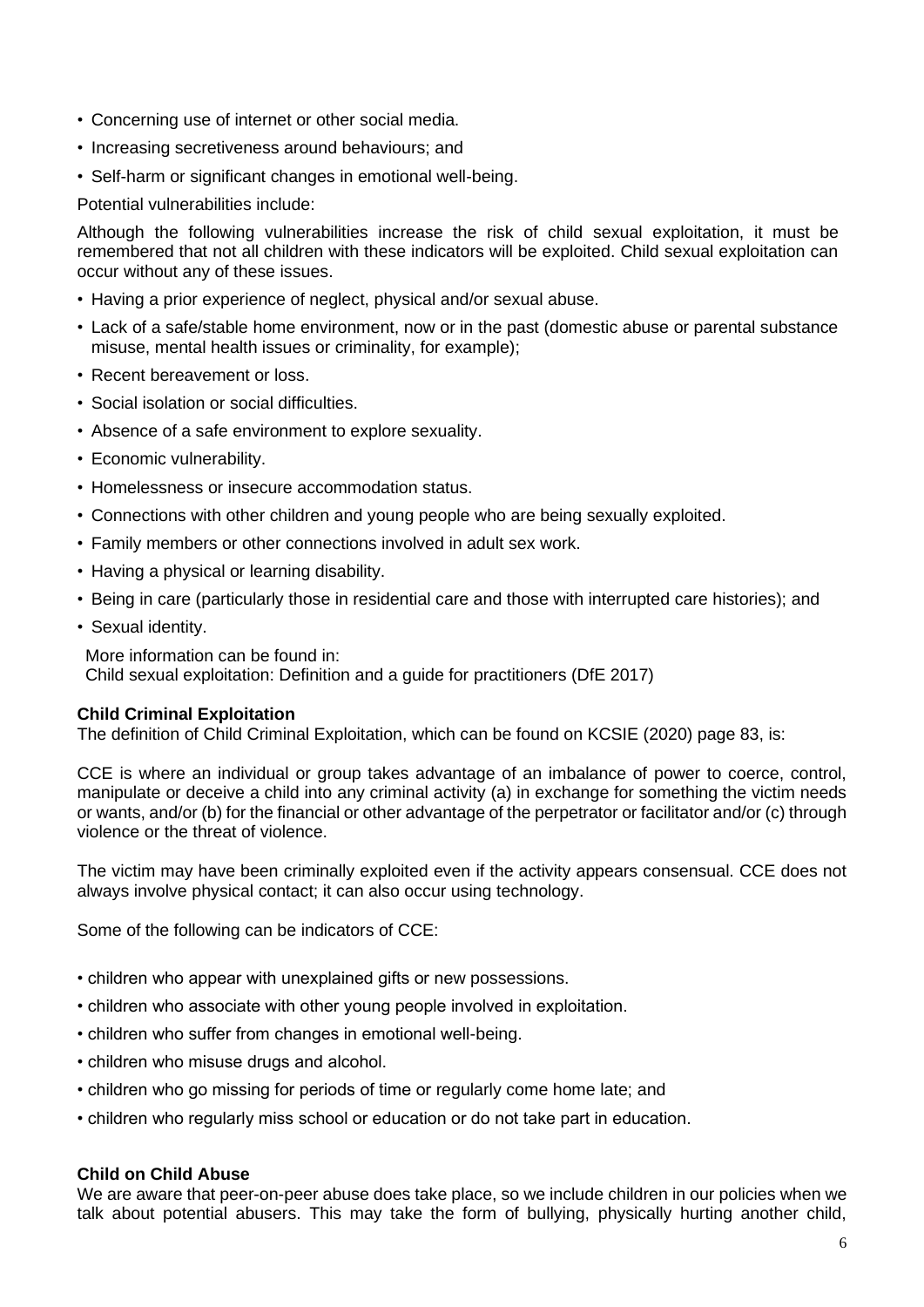emotional abuse, or sexual abuse. We will report this in the same way we do for adults abusing children and will take advice from the appropriate bodies on this area; to support for both the victim and the perpetrator, as they could also be a victim of abuse. We know that children who develop harmful sexual behaviour have often experienced abuse and neglect themselves.

# **Female Genital Mutilation (FGM)**

FGM can also be known as Female Genital Cutting. FGM is a procedure where the female genital organs are injured or changed and there is no medical reason for this. It is frequently a very traumatic and violent act for the victim and can cause harm in many ways. The practice can cause severe pain and there may be immediate and/or long-term health consequences, including mental health problems, difficulties in childbirth, causing danger to the child and mother; and/or death (definition taken from the Multi-agency Statutory Guidance on Female Genital Mutilation)

The procedure may be carried out shortly after birth and during childhood as well as adolescence, just before marriage or during a woman's first pregnancy and varies widely according to the community.

FGM is child abuse and is illegal in the UK. It can be extremely dangerous and can cause:

- Severe pain
- Shock
- Bleeding
- Infection such at tetanus, HIV and hepatitis B and C
- Organ damage
- Blood loss and infections
- Death in some cases
	- FGM is a Human Rights violation and is illegal in the UK.
	- FGM is a cultural practice which commonly takes place in at least 28 African countries and some countries in the Middle East and Asia. There has also been a worrying increase of the practice taking place within migrant communities in other parts of the world, including the UK. It is estimated that 20,000 girls are at risk of FGM in the UK
	- All staff are aware of their duty to identify possible indicators of FGM including physical signs and possible absence from the country.
	- If we suspect a girl has undergone, or is at risk of FGM, an immediate referral to Social Services – MASH the police would be initiated. MS have a legal duty to report this to the police.

# **Breast Ironing:**

Breast Ironing/Flattening is a form of physical abuse and can cause serious health issues such as:

- Abscesses
- Cysts
- **Itching**
- Tissue damage
- **Infection**
- Discharge of milk
- Dissymmetry of the breasts
- Severe fever.
- Breast ironing is a form of physical abuse that has been condemned by the United Nations and identified as Gender-based Violence. It is practiced in some African countries (notably Cameroon) in which the breasts of prepubescent girls 'ironed' to stop them growing. Although, countries where breast ironing is prevalent have ratified the African Charter on Human Rights to prevent harmful traditional practices, it is not against the law.
- If we suspect a girl has undergone, or is at risk of breast ironing, an immediate referral to Social Services – MASH/the police would be initiated.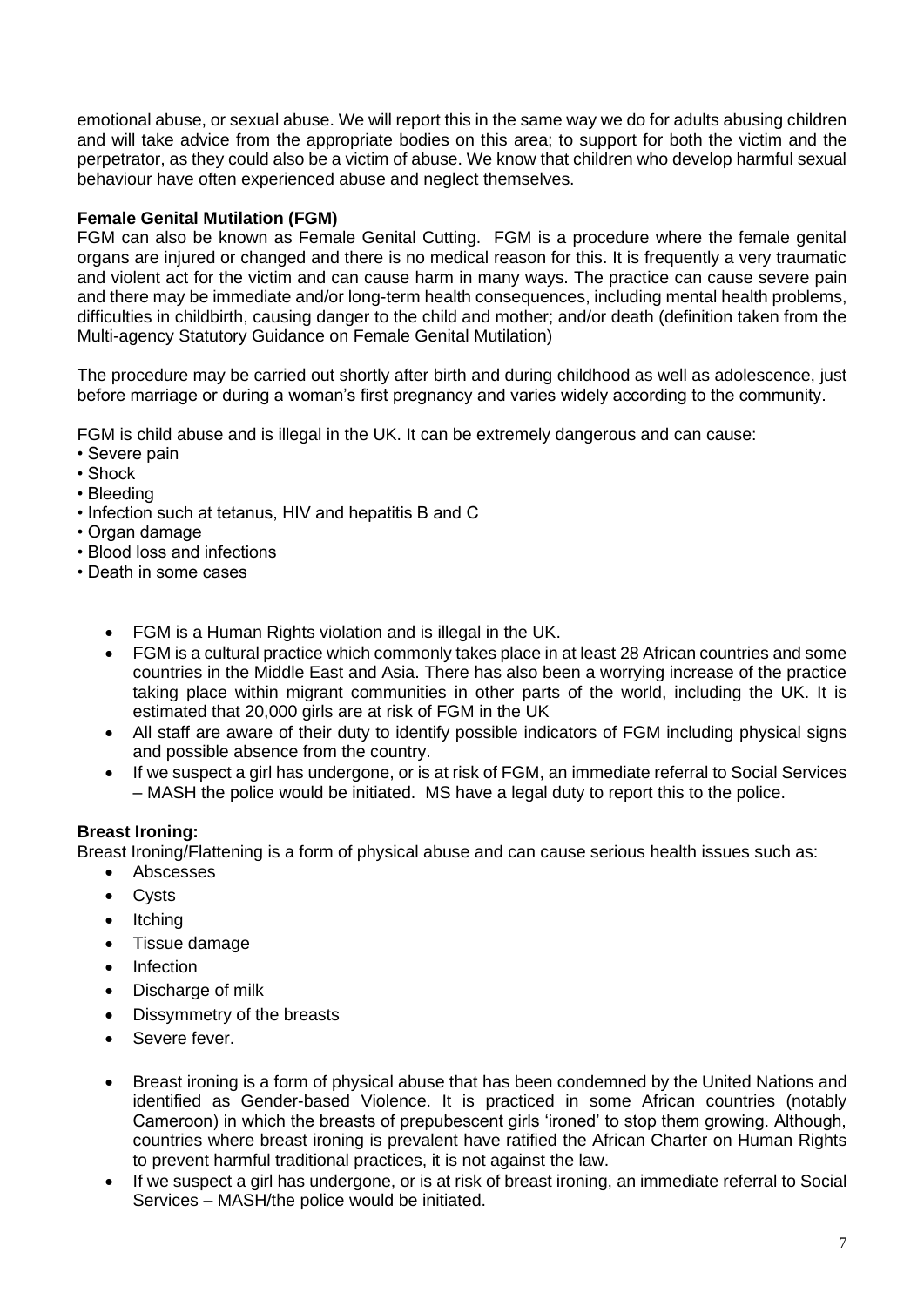# **Up skirting**

The practice of **up skirting** typically involves taking an image of under a person's clothing, without their knowledge, with the intention of viewing that person's genitals or buttocks. NB Voyeurism (Offences) Act 2019

# **County Lines**

County lines is a term used to describe gangs and organised criminal networks involved in exporting illegal drugs (primarily crack cocaine and heroin) into one or more importing areas [within the UK], using dedicated mobile phone lines or other form of "deal line".'

Exploitation is an integral part of the county lines offending model with children and vulnerable adults exploited to move [and store] drugs and money. Offenders will often use coercion, intimidation, violence (including sexual violence) and weapons to ensure compliance of victims.

Children can easily become trapped by this type of exploitation as county lines gangs create drug debts and can threaten serious violence and kidnap towards victims (and their families) if they attempt to leave the county lines network.

See KCSIE (2020) page 85.

# **Children who have Social Workers**

- be aware of pupils who have a social worker.
- help promote educational outcomes by sharing the information about the welfare, safeguarding and child protection issues with teachers and school and college leadership staff. be aware of pupils who have a social worker.
- This may mean that they are more vulnerable to further harm, as well as facing educational barriers to attendance, learning, behaviour and poor mental health.
- We take these needs into account when making plans to support pupils who have a social worker.

# **Mental Health**

All staff at Marmalade Schools are aware that mental health problems can, in some cases, be an indicator that a child has suffered or is at risk of suffering abuse, neglect or exploitation.

School staff are not expected or trained to diagnose mental health conditions or issues but may notice behaviours that may be of concern.

Where staff have a mental health concern about a child that may also be a safeguarding concern, they should raise the issue by informing the mental health First Aider, Titta Burgess.

# **Domestic Abuse**

# **With regard to The domestic Abuse Act 2021**

# **The national Domestic Abuse helpline: 08082000247**

The definition of Domestic Abuse is:

• Any incident or pattern of incidents of controlling, coercive, economic abuse (adverse effect of the victim to acquire, use or maintain money or other property; or obtain goods or services, )threatening behaviour, violence or abuse between those aged 16 or over who are, or have been, intimate partners or family members regardless of gender or sexuality. The abuse can encompass but is not limited to: psychological; physical; sexual; financial; and emotional. This can be classed as **coercive control or economic abuse.**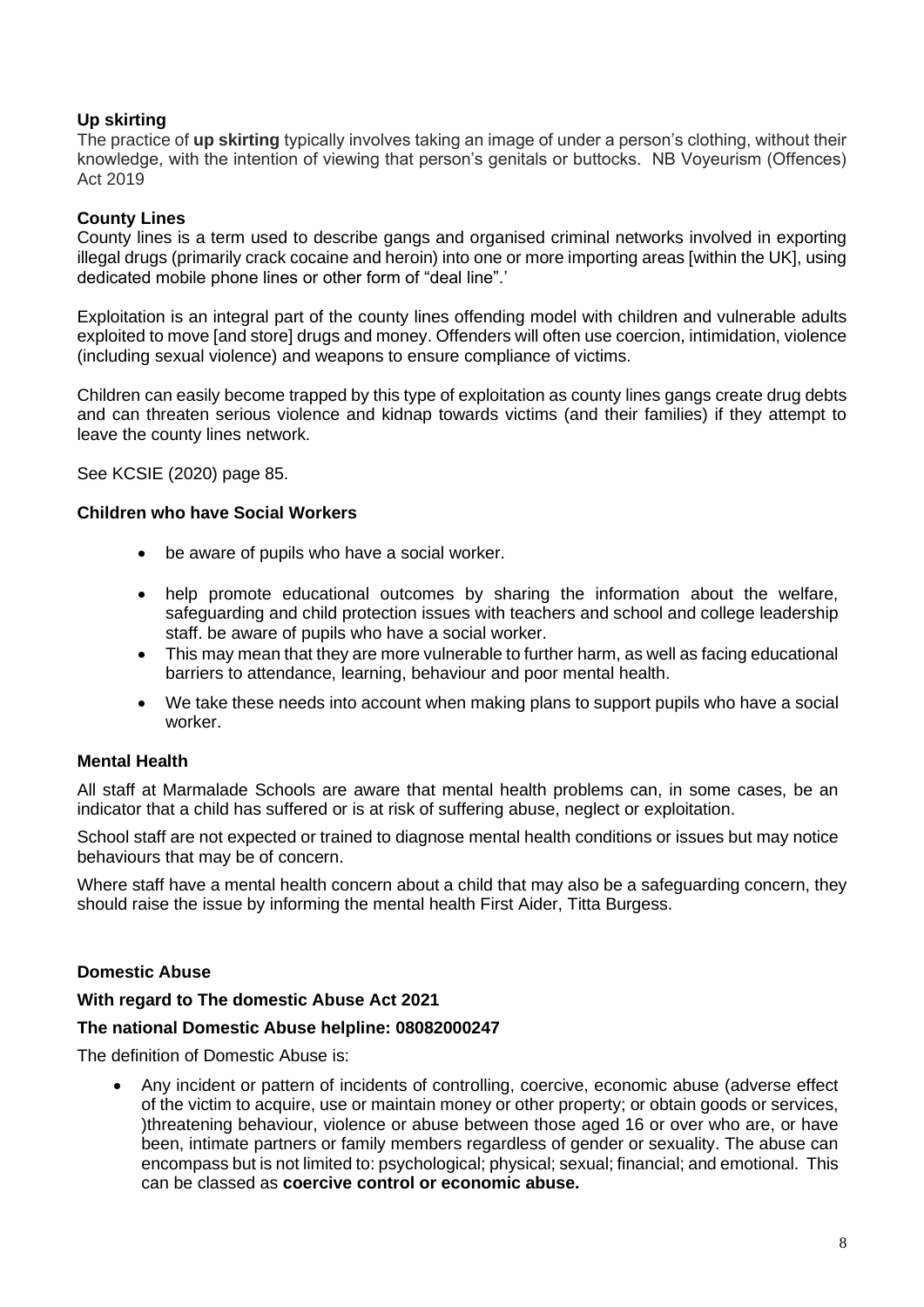• All children can witness and be adversely affected by domestic abuse in the context of their home life where domestic abuse occurs between family members. Exposure to domestic abuse and/or violence can have a serious, long lasting emotional and psychological impact on children. In some cases, a child may blame themselves for the abuse or may have had to leave the family home as a result.

•

# **Modern Slavery and Human Trafficking Policy**

#### **Legislation:**

The Modern Slavery Act received Royal Assent on 26 March 2015. The act consolidates slavery and trafficking offenses and introduces tougher penalties and sentencing rules.

#### **Background**

Child trafficking and modern slavery is becoming a more frequent form of child abuse. Children are recruited, moved, transported and then exploited, forced to work or are sold on.

Modern slavery is a term that covers:

- Slavery
- Servitude and forced or compulsory labour.
- Human trafficking.

Victims of modern slavery are also likely to be subjected to other types of abuse such as physical, sexual, and emotional abuse. This policy should be used alongside the following policies to ensure all children, staff, parents, and visitors are fully safeguarded:

- Safeguarding and child protection
- Whistleblowing
- Equality and inclusion

For an adult or child to have been a victim of human trafficking there must have been:

- *Action* (e.g., recruitment, transportation, transfer, harbouring or receipt of a child for the purpose of exploitation)
- *Means* (threat or use of force, coercion, abduction, abuse of power or vulnerability) There does not need to be "means" for children as they are not able to give informed consent.
- *Purpose* (e.g., sexual exploitation, forced labour or domestic servitude, slavery, financial exploitation, illegal adoption, removal of organs).

#### **Signs of abuse**

Action should be taken if they appear to have some of these possible signs including under the control of someone else and reluctant to interact with others, the victim has few personal belongings and wear the same clothes every day or wear unsuitable clothes for work. The victim is not able to move around freely and is reluctant to talk to strangers or the authorities including appearing frightened, withdrawn, or show signs of physical or psychological abuse.

# **Procedure**

When a concern is raised about slavery or trafficking then we will follow our safeguarding procedure. If the child (or adult) is at risk of immediate harm then the police will be called, otherwise the local authority will be contacted, and the referral process will be followed as per the safeguarding procedure.

If we suspected and it was not possible to have a confidential conversation, we would not confront them or cause a scene, as this will likely lead to increased harm for them. Instead, we would inform the relevant authorities, or organisations, working in the field.

If you are in the UK and suspect someone might be in slavery, you have several options:

- Call the Modern Slavery Helpline on 08000 121 700 or fill out an online form.
- Contact Crime stoppers on 0800 555 111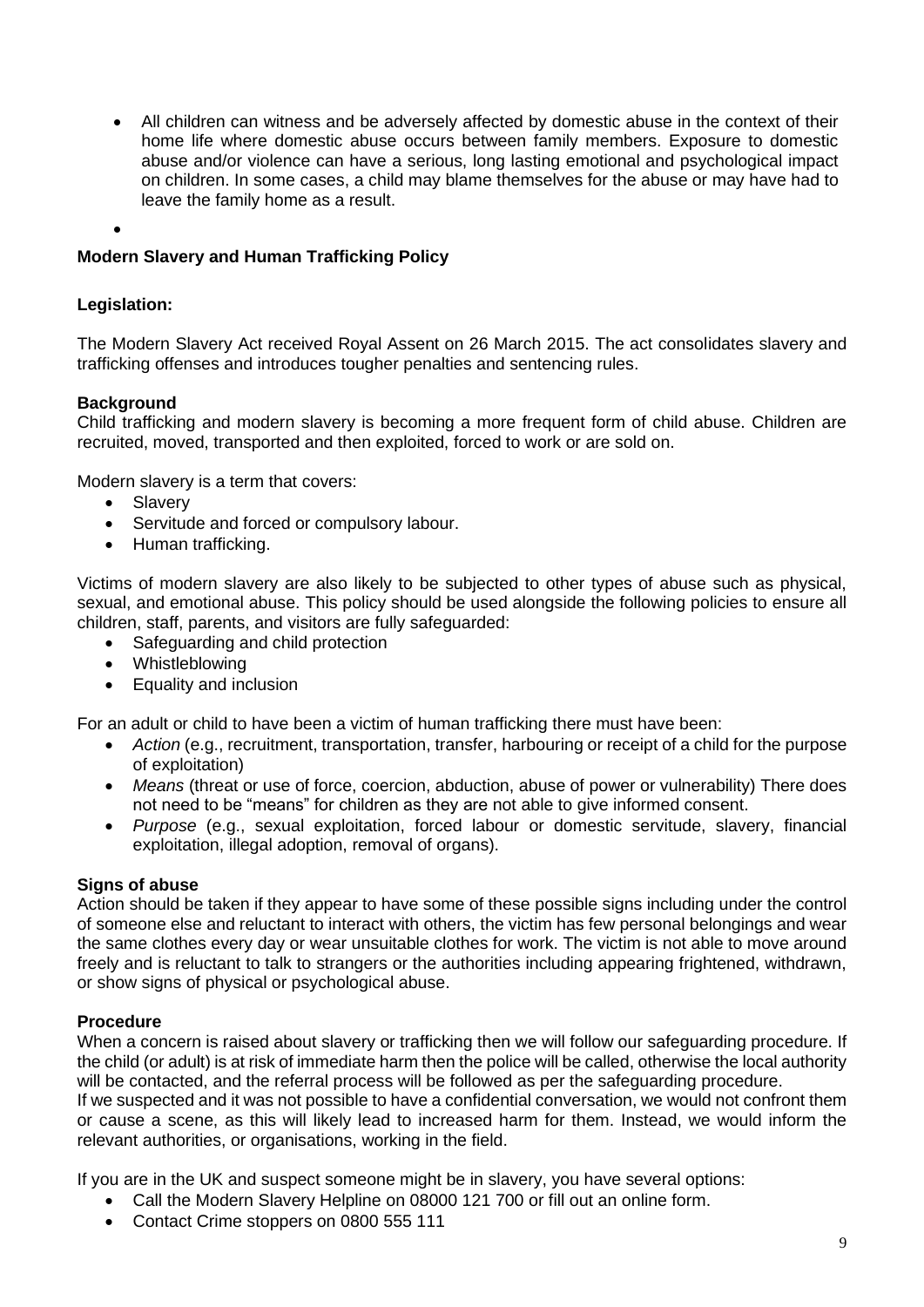• Contact the Police or local children social care teams.

# **Prevent and the promotion of British Values.**

- In accordance with the Counter Terrorism and Security Act 2015 Marmalade Schools has a duty to safeguard at risk or vulnerable children and takes 'due regard to the need to prevent people from being drawn into terrorism' as stated in Section 26.
- In line with guidance from 'Early Years Foundation Stage 2017' and through continuing good practice we teach the core values of respect, understanding and acceptance.
- Prevent is an integrated part of our safeguarding duty and practitioners are aware harm can originate from within a child's family or as a product of outside influences.
- When Identifying children or families who may be as risk of radicalisation it is important to remember there is no single way to identify individuals who are likely to be susceptible to terrorist ideology. Practitioners should consider their own understanding of the prevent duty alongside their knowledge of families in their care. Practitioners who have a concern regarding a child or family in our care should follow usual safeguarding procedures.
- DSOS to make staff aware of the Channel programme and Educate against Hate website.
- DSOs to ensure British Values are represented in the weekly planning.
- The prevent lead/co-ordinator for Wandsworth Council is Paul Smith who has provided training around the subject of prevent. All staff are required to undertake on-line prevent training.
- Staff should be alerted to changes in children's behaviour, which could indicate that they may need help or protection. Staff should use their judgement in identifying children who might be at risk of radicalisation and act proportionately which may include the designated safeguarding lead (or deputy) making a Prevent referral.

# **Promoting and teaching British values**

The Department of Education has recently reinforced the need 'to create and enforce a clear and rigorous expectation on all schools to promote the fundamental British values of democracy, the rule of law, individual liberty and mutual respect and tolerance of those with different faiths and beliefs.'

The government set out its definition of British values in the 2011 Prevent Strategy, and these values have been reiterated by the Prime Minister this year. At Marmalade Schools these values are reinforced regularly and in the following ways:

# **Democracy**

We have an active PTA in place where parents are encouraged to give feedback regularly. Children are given opportunities to develop an early awareness of democracy by developing their understanding of decision making through a range of daily choices included in our routines. We recognise the children's voice includes the actions children take in their play and we adjust our activities to incorporate their interests and participation in available provision.

We also encourage the children to contribute to the democratic process by exploring the voting system. We encourage the children to vote for their favourite snack and they help to choose some new school equipment every year. During a General Election we would learn about the political parties and how the voting system in operates using pictures, books, and roleplay.

# **The Rule of Law**

We consistently reinforce our high expectations of children. Children are taught the value and reasons behind our expectations (rules) that they are there to protect us, that everyone has a responsibility and that there are consequences when rules are broken.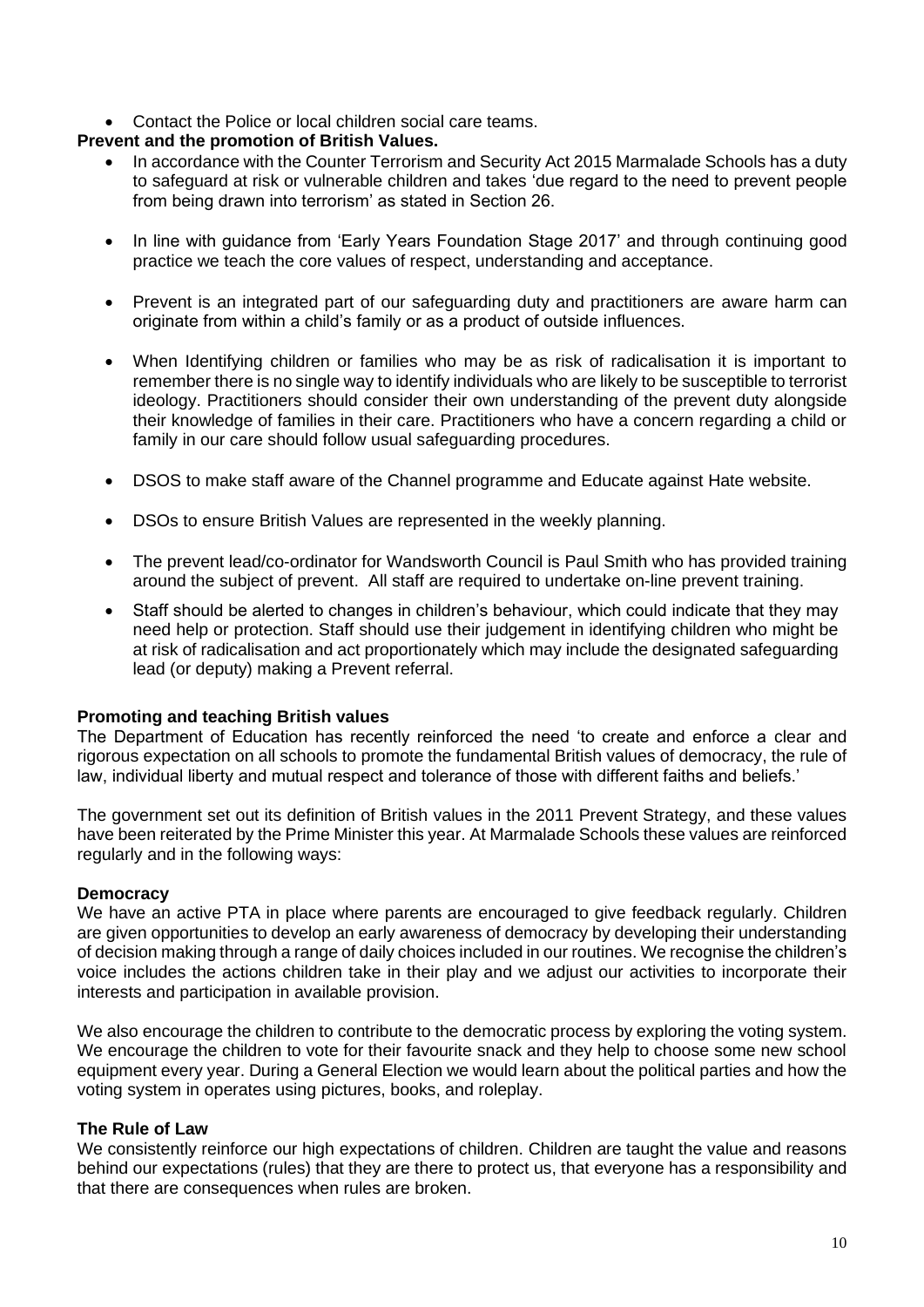# **Individual liberty**

Within school, children are actively encouraged to make choices, knowing that they are in a safe and supportive environment. As a nursery we educate and provide boundaries for young children to make choices safely, through our provision of a safe enabling environment and effective teaching. Children are encouraged to know, understand and exercise their rights and personal freedoms.

# **Mutual Respect**

Part of our school ethos and behaviour policy is based on respect. Our behaviour policy states:

'Children gain respect through interaction with caring adults who show and value their individual personalities. Positive, caring, and polite behaviour will be encouraged and praised at all times in an environment where children learn to respect themselves, other people and their surroundings.'

# **Tolerance of those of different faiths and beliefs**

We aim to enhance the children's understanding of different faiths and beliefs by exploring a range of celebrations throughout the year. The children are encouraged to embrace and value the things that make each person or group of people different. We use stories, dressing-up in clothes linked to a celebration and try a range of different foods from other cultures. Each year we encourage our families to share their special days with the nursery. This is to develop our understanding of our whole nursery community by linking with our families and sharing all our important events and traditions.

# **Child abuse linked to faith or belief (CALFB)**

Child abuse linked to faith or belief (CALFB) can happen in families when there is a concept of belief in:

- Witchcraft and spirit possession, demons or the devil acting through children or leading them astray (traditionally seen in some Christian beliefs)
- The evil eye or djinns (traditionally known in some Islamic faith contexts) and dakini (in the Hindu context)
- Ritual or multi murders where the killing of children is believed to bring supernatural benefits, or the use of their body parts is believed to produce potent magical remedies.
- Use of belief in magic or witchcraft to create fear in children to make them more compliant when they are being trafficked for domestic slavery or sexual exploitation.

This is not an exhaustive list and there will be other examples where children have been harmed when adults think that their actions have brought bad fortune.

# **Absence without explanation**

If a child stops attending nursery (even for one day) with no explanation and parents cannot be contacted the DSOs would contact the MASH team/Health Visitor and Matt Hutt - Early Years Lead at Wandsworth plus Paul Smith in case of radicalisation.

# **Marmalade Duck (RBK and C)**

Family Support and Child Protection Adviser– Sharon Aggor/Mobile: 07929 822 2840 Email: [sharon.aggor@rbkc.gov.uk](mailto:sharon.aggor@rbkc.gov.uk)

Radicalisation/Prevent Team: Telephone: 020 8753 5727/Email: [prevent@lbhf.gov.uk](mailto:prevent@lbhf.gov.uk)

# **The Marmalade Hedgehog: Borough of Fulham and Hammersmith:**

MASH via ICAT: 020 8753 6600 Fax: 020 8753 420[9familyservices@lbhf.gov.ukO](mailto:familyservices@lbhf.gov.uk)ut of hours service: 020 8748 8588

LADO Referrals: [LADO@lbhf.gov.uk](mailto:LADO@lbhf.gov.uk) (monitored Mon to Fri, 9am to 5pm) OR telephone: duty admin: 020 8753 5125 (answered Mon to Fri, 9am to 5pm)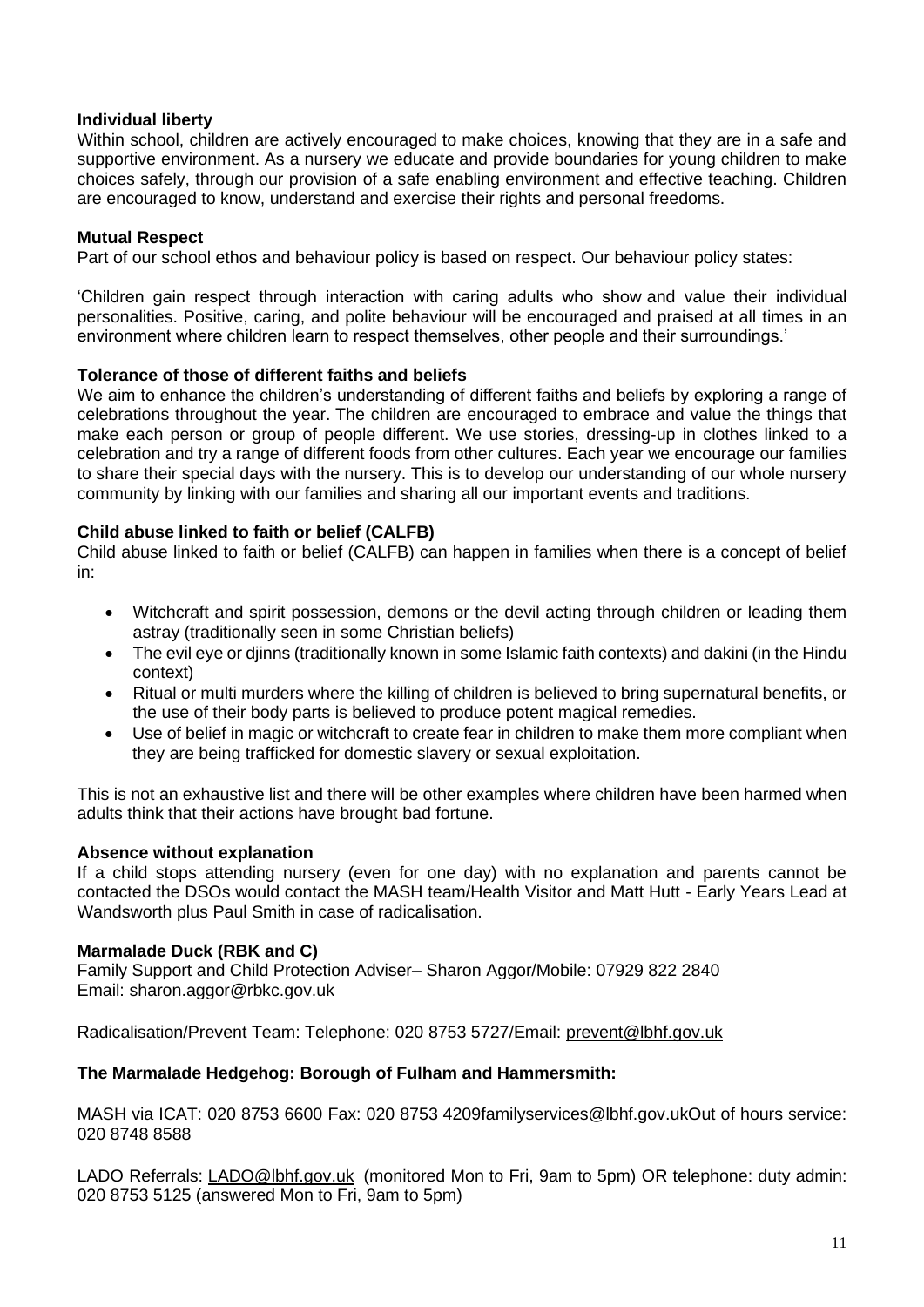Radicalisation/Prevent Team: Telephone: 020 8753 5727/Email: [prevent@lbhf.gov.uk](mailto:prevent@lbhf.gov.uk)

# **Strategies and procedures**

- Practitioners who observe injuries which appear to be non-accidental, or who are told anything significant by a pupil MUST report their concerns to the designated safeguarding officer.
- Information regarding the concerns must be recorded by the member of staff on the same day on a Cause for Concern form (which has an outline of a body on it – staff must accurately record their concerns). The recording must be a clear, precise, factual account of the observations and must be dated. These completed sheets are kept securely in a locked cupboard.
- Staff will add their concerns to the appropriate log (Safeguarding/Signs of wellbeing and developmental concerns) and following discussion with the DSO an EHA form may be completed.
- Records relating to safeguarding children will be kept in a secure locked place, separate from the child's general file.
- If practitioners have significant concerns about any pupil which may indicate physical, emotional or sexual abuse or neglect they are REQUIRED to discuss them with the safeguarding officer and then if necessary, the safeguarding lead will contact agencies responsible for investigation into child protection issues.

# **Prevent abuse by means of good practice.**

- Adults will never be left alone for long periods of time, with individual children or with small groups.
- Adults who have no DBS certificate or relevant childcare qualifications will never be left alone with a child.
- Children will have regular circle time and discussions on appropriate behaviour.
- Staff are regularly trained in safeguarding to the highest degree.

# **Record keeping and monitoring.**

Pupil's worries and fears will be taken seriously if they seek help from a member of staff. However, staff cannot guarantee confidentiality if concerns are such that referral must be made to the appropriate agencies to safeguard the child's welfare.

When a pupil has made a disclosure, the member of staff should:

- Make brief notes during and as soon as possible after the conversation on a sign of wellbeing and developmental initial concerns form.
- Not destroy the original notes in case they are needed by a court.
- Record the date, time, place and any noticeable non-verbal behaviour and the words used by the child.
- Complete the Cause for concern child Protection Record Incident Report with diagram with an outline of a body shape to indicate the position of any bruising or other injury.
- Ensure the Signs of Wellbeing and developmental initial concerns log is completed.
- Record statements and observations rather than interpretations or assumptions on the incident report form.
- Nursery staff do not carry out investigations themselves, nor decide whether children have been abused - that is a matter for specialist agencies.

**Dealing with a disclosure from a child, and a safeguarding case in general, is likely to be a stressful experience. The member of staff should, therefore, consider seeking support for him/herself and discuss this with the safeguarding officer.**

# **Whistleblowing**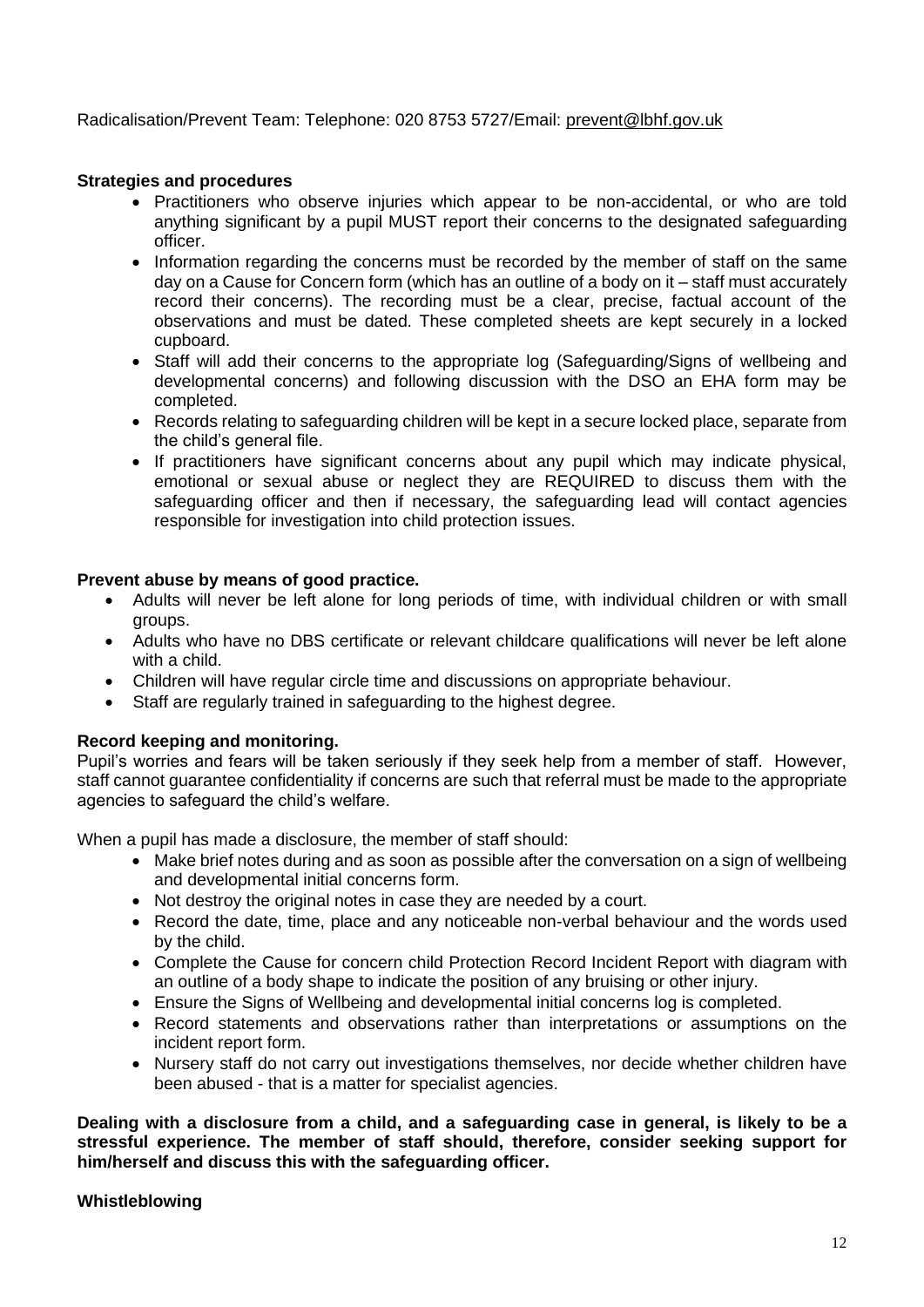It is important to Marmalade Schools that any fraud, misconduct or wrongdoing by employees, volunteers or visitors is reported and properly dealt with. We encourage all individuals to raise any concerns that they may have about the conduct of others in the setting or the way in which the setting is run.

- Practitioners who observe inappropriate behaviour displayed by other members of staff, or any other person working with the children (e.g.,inappropriate sexual comments; excessive one-to-one attention beyond the requirements of their usual role and responsibilities; or inappropriate sharing of images) **MUST** report their concerns to the designated safeguarding leader.
- Whistleblowing relates to all staff and volunteers who work within the setting who may, from time to time, think that they need to raise with someone in confidence certain issues relating to Marmalade Schools.

If you are concerned about malpractice within Marmalade Schools, the following procedures need to be followed:

- Report any concerns to the settings Head Teacher/Principal or if all DSOs are involved the LADO.
- All staff are aware of preventing and eliminating wrongdoing within Marmalade Schools and are watchful for illegal, inappropriate, or unethical conduct and report anything of that nature to the school Heads.
- Staff understand that any matter raised under this procedure will be investigated thoroughly, promptly, and confidentially, and the outcome of the investigation will be reported back to you.
- Victimisation of an individual for raising a qualified disclosure will be a disciplinary offence.
- If misconduct is discovered because of any investigation under this procedure Marmalade Schools' disciplinary procedures will be used, in addition to any appropriate external measures.
- If a malicious, vexatious, or false allegation is made then this will be a disciplinary offence and disciplinary action will be taken.
- Any instruction to cover up wrongdoing is itself a disciplinary offence. If you are told not to raise or pursue any concerns, even by a person in authority such as a Head Teacher, you should not agree to remain silent. In this event you should report the matter to Rosalind Hyslop.

In the event you feel Marmalade Schools is not addressing your concerns you could contact

- NSPCC Whistleblowing Advice Line, tel: [0800 028 0285](tel:0800%20028%200285) Email: [help@nspcc.org.uk](mailto:help@nspcc.org.uk)
- Ofsted Whistleblowing hotline: 0300 123 3155

An allegation against a member of staff/student/volunteer/supply staff or any other person may relate to a person who has:

- behaved in a way that has harmed a child or may have harmed a child.
- possibly committed a criminal offence against or related to a child.
- behaved towards a child or children in a way that indicates he or she may pose a risk of harm to children; or
- behaved or may have behaved in a way that indicates they may not be suitable to work with children, also includes behaviour outside school)

# **Allegations against staff**

1. All allegations or suspicions against staff should be taken seriously and considered in the first instance as requiring a child protection/response/enquiry.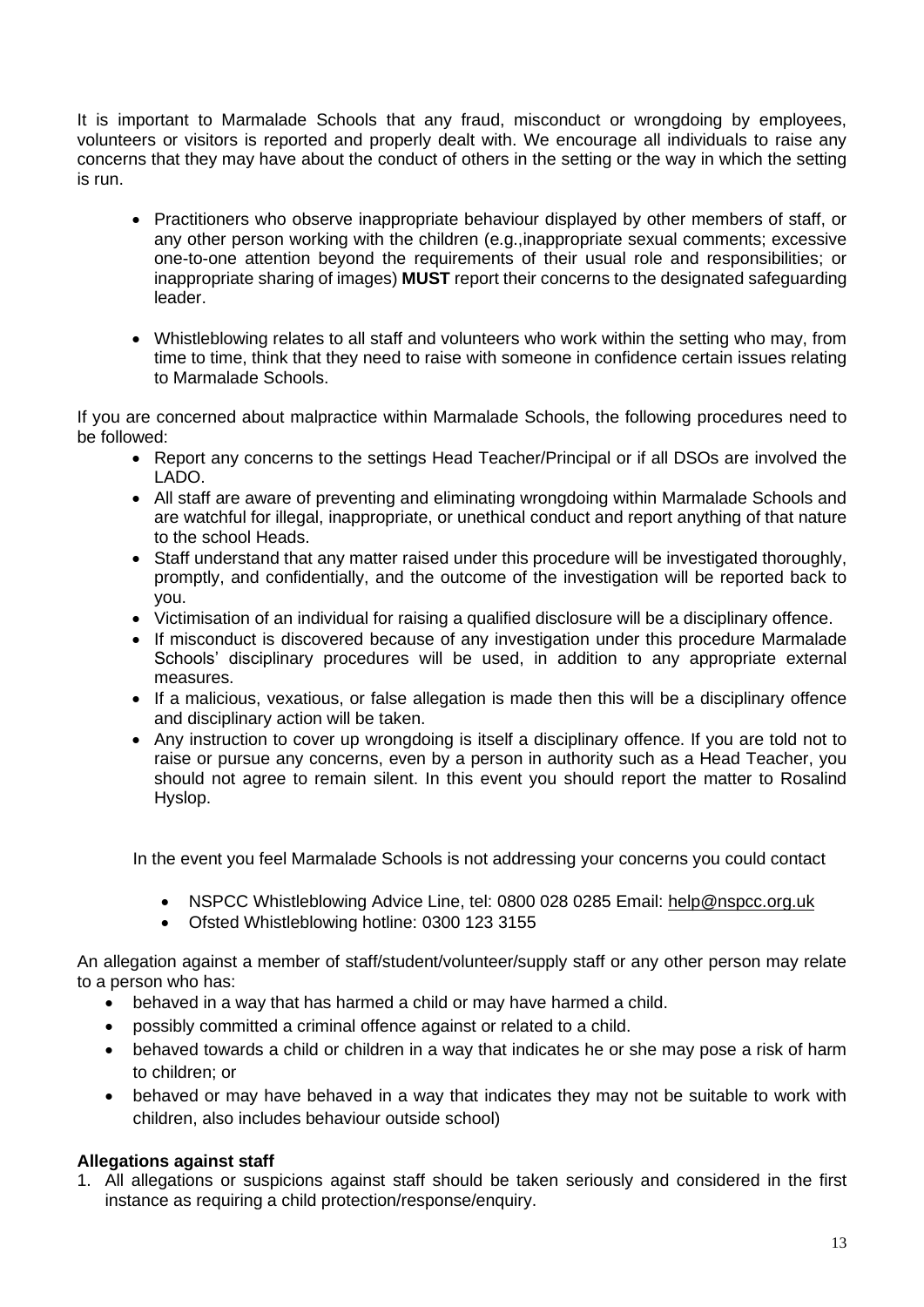- 2. All services have a duty to report to Social Services (MASH and LADO directly to LADO) without delay, the police, and Ofsted any allegation or suspicion of child abuse made against themselves or any staff member employee. Social Services (MASH) will inform Ofsted of any child protection referrals in respect of your staff in their personal life.
- 3. It is not permissible for a member of staff to conduct an enquiry about suspicion or allegation of abuse with respect to: a colleague, supervisor, supervisee or someone who has previously worked with him/her in any of these capacities, a relative or friend.
- 4. An allegation may require consideration from any of the following four inter-related perspectives: child protection, criminal investigation, staff disciplinary procedures, complaint procedures.
- 5. Employers have a dual responsibility to safeguard the children in their care and to ensure staff are treated fairly.
- 6. Information about an allegation must be restricted to those who have a need to know to: protect children, facilitate enquiries, manage disciplinary/complaints aspects and protect any rights of the alleged perpetrator.
- 7. If a staff member is faced with allegations against them, they may benefit from the independent advice of a solicitor or union member.
- 8. If an allegation is made, this staff member should not have any contact with children or their records until the matter has been dealt with. This would normally mean a suspension, on full pay, from duties pending the outcome of the investigation.
- 9. Once the referral is made to Social Services (MASH), the LADO, they will convene an urgent strategy meeting. The details of the allegation should not be shared with the person under suspicion until this meeting has taken place. This meeting will consider the available information, decide whether an investigation is indicated and work out the details of who will be involved and arrangements for interviewing: the child, parent/guardian, person to whom the allegation was made, any witnesses, the accused staff member.
- 10. The final decision regarding the person's continued employment will be informed by the outcome of the child protection's investigation and/or criminal investigation.
- 11. It is not advisable to accept a person's resignation as an alternative to dismissal.
- 12. Even if the police decide there is not enough evidence to bring criminal charges, the employer, Rosalind Hyslop must decide whether to proceed with a disciplinary hearing based on *prima facie* evidence under the disciplinary code.
- 13. Even when there is insufficient evidence to support a criminal investigation, Ofsted may pursue the matter under disciplinary, regulatory or complaints procedures and/or bring civil or criminal proceedings.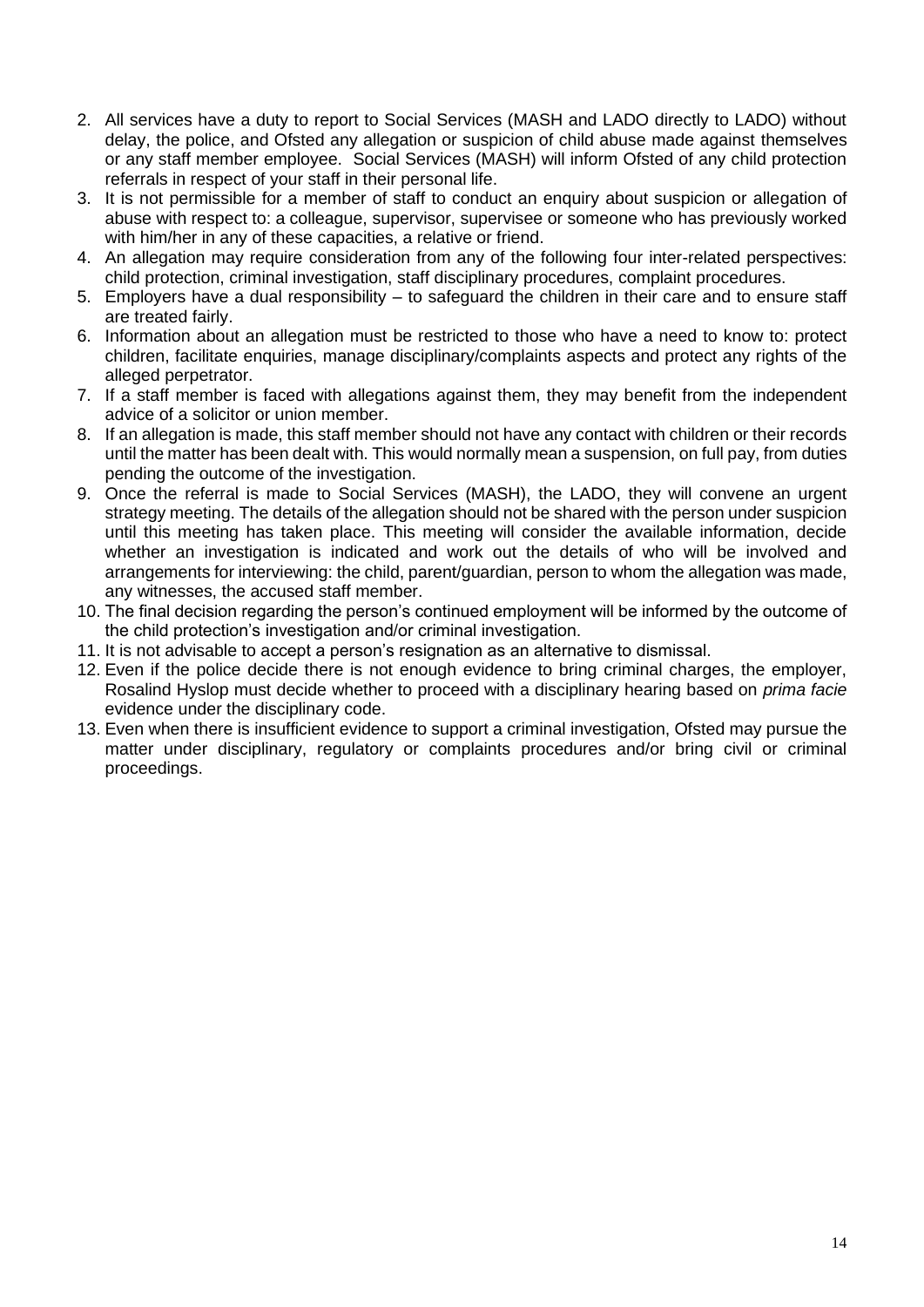# **Low Level Concerns**:

Concerns may be graded Low-Level if the concern does not meet the criteria for an allegation; and the person has acted in a way that is inconsistent with the staff code of conduct, including inappropriate conduct outside of work. EG – Behaviours include but are not limited to: being over friendly with children, having favourites, taking photographs of children on their mobile phones, engaging with a child on a one-to-one basis in a secluded area or behind a closed door, using inappropriate sexualised, intimidating or offensive language.

If the concern has been raised by a third party, the head teacher, principal should collect as much evidence as possible by speaking: directly to the person who raised the concern, unless it has been raised anonymously; to the individual involved and any witnesses.

Reports about supply staff and contractors should be notified to their employers, so any potential patterns of inappropriate behaviour can be identified. Staff should be encouraged and feel confident to self-refer, where, for example, they have found themselves in a situation which could be misinterpreted, might appear compromising to others, and/or on reflection they believe they have behaved in such a way that they consider falls below the expected professional standards. Low level concerns should be recorded in writing, including name (can remain anonymous as far as reasonably possible) of individual sharing their concerns, details of the concern, context in which the concern arose, action taken. Records must be kept confidential, held securely, and comply with the Data Protection Act 2018. Information should be kept until the individual has left Marmalade Schools' employment. Records should be reviewed so that potential patterns of concerning, problematic or inappropriate behaviour can be identified. If a concerning pattern of behaviour is identified and now meets the criteria for an allegation, the matter should be referred to the LADO. The records' review might identify that there are wider cultural issues within MS that enabled the behaviour to occur. This might mean that policies or processes could be revised, or extra training delivered to minimise the risk of it happening again.

# **Employment and recruitment**

Marmalade Schools will do all they can to ensure that all those working with children in our nursery are suitable people. This involves scrutinising applicants, verifying their identity, and obtaining references, as well as the mandatory checks and enhanced DBS.

- Marmalade Schools ensure that people looking after children are suitable to fulfil the requirements of their roles. We have effective systems in place to ensure that practitioners and any other person who is likely to have regular contact with children are suitable.
- We ensure that all staff have sufficient understanding and use of English to ensure the wellbeing of children in our care.
- Practitioners must disclose any convictions, cautions, court orders, reprimands and warnings which may affect their suitability to work with children (whether received before or during their employment at the setting).
- Staff are reminded that their relationships and associations (including online) may have an implication for the safeguarding of children, and if there are concerns about that, the school should be told.
- Marmalade Schools do not allow people, whose suitability has not been checked, including through a criminal records check, to have unsupervised contact with children in our care.
- All information about staff qualifications and the identity checks and vetting processes that have been completed (including the DBS reference number, the date a disclosure was obtained and details of who obtained it) will be kept in the school office staff folder.
- Interview panel consists of at least two people.
- All Heads and Administrative team have completed Safer Recruitment training.
- Staff are annually asked to complete a medical form and a disclosure form.
- If a member of staff is proved quilty of a safeguarding offence it is Marmalade Schools' policy to inform the DBS Barring Service.

# **Family Support**

The nursery will take every step in its power to build up trusting and supportive relationships between families, staff, and volunteers in the group. All members of-Marmalade Schools adopt an open and accepting attitude towards pupils as part of our responsibility for pastoral care. We aim for parents and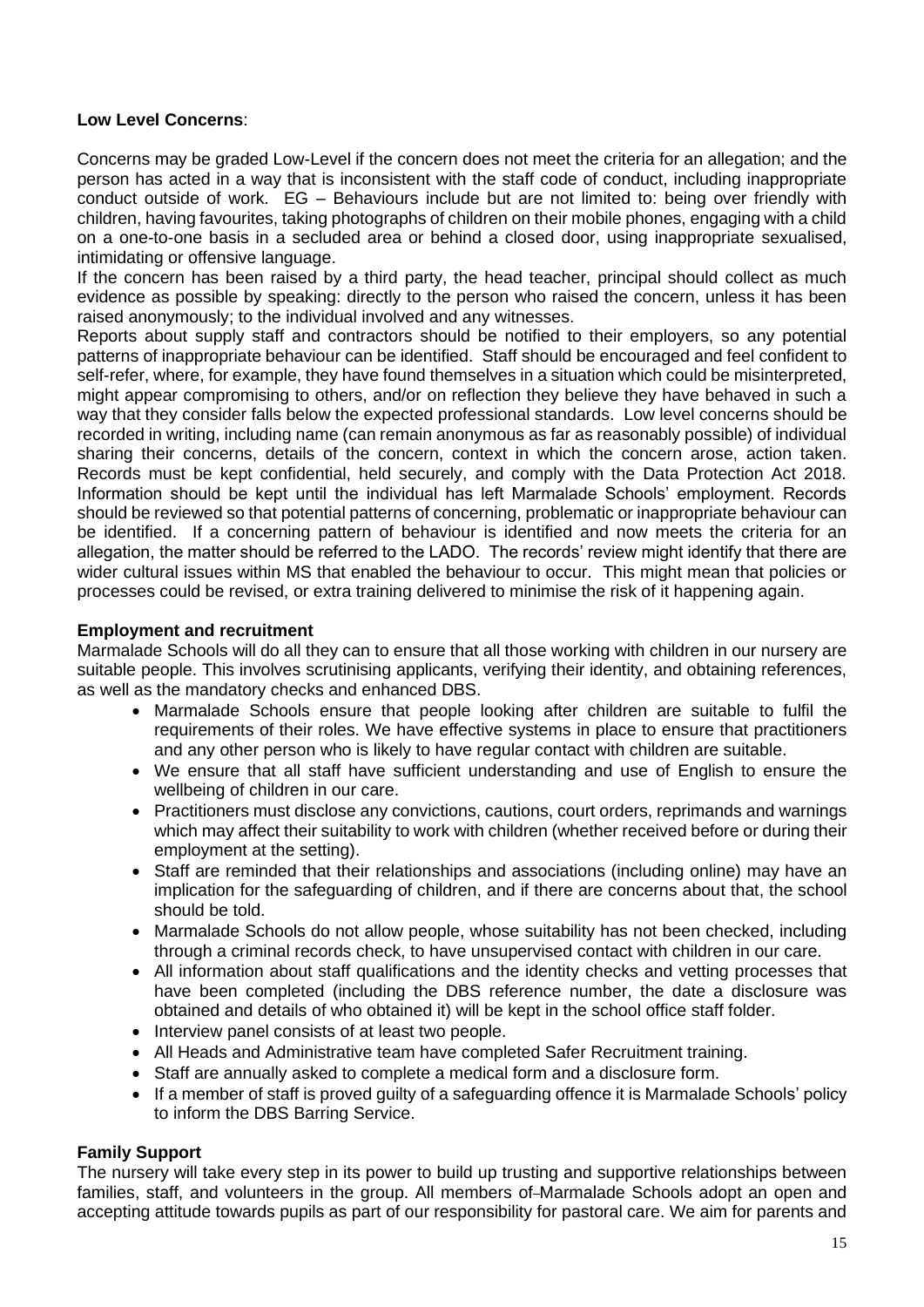pupils to feel free to talk about any concerns and see the school as a safe place if there are any difficulties at home. Where abuse at home is suspected, the nursery will continue to welcome the child and family while investigations proceed.

Updated/reviewed January 2022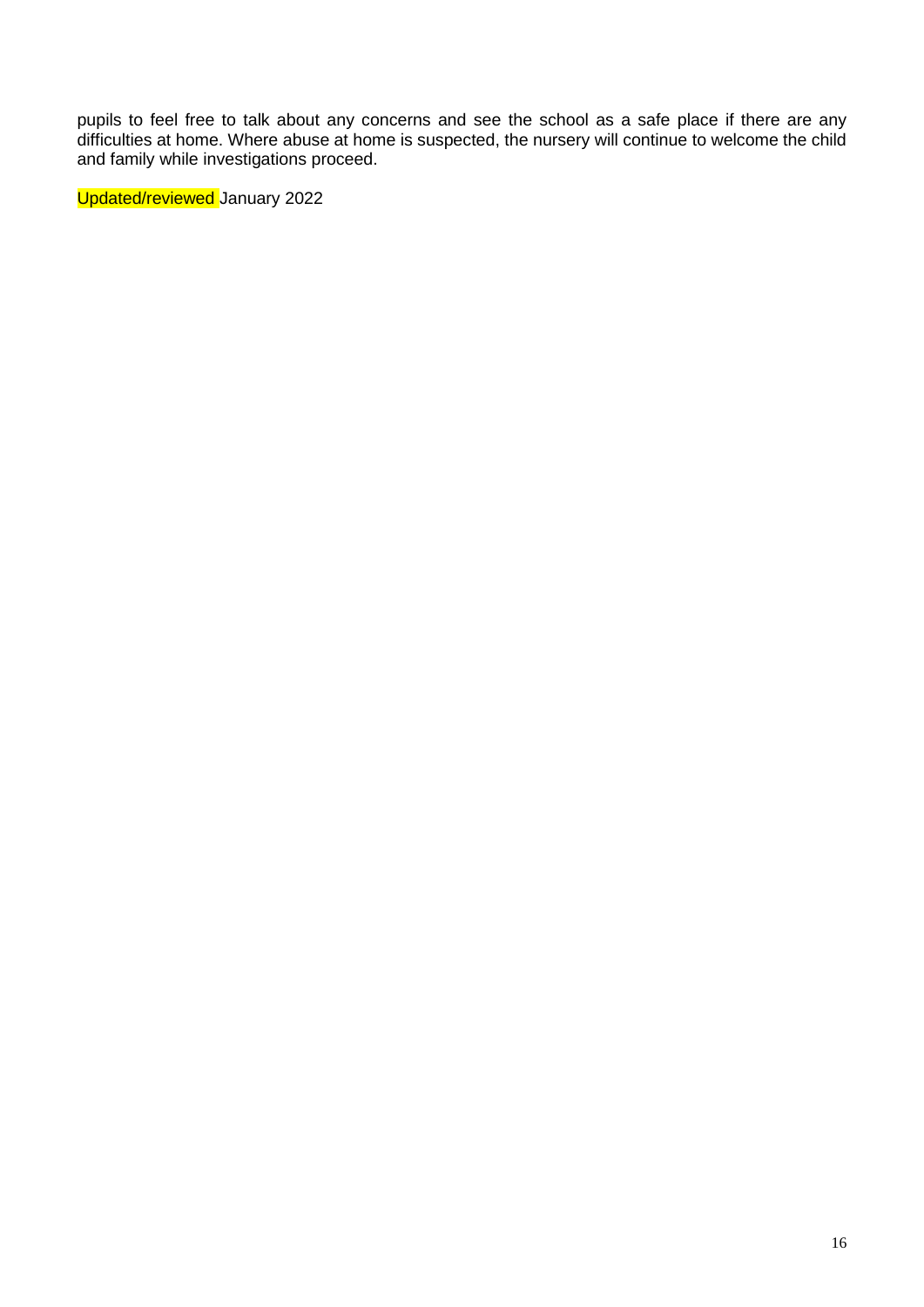| Signs of wellbeing and developmental<br>initial concerns form                                                                                                                                 |                            |                      |      |               |              |               |           |
|-----------------------------------------------------------------------------------------------------------------------------------------------------------------------------------------------|----------------------------|----------------------|------|---------------|--------------|---------------|-----------|
| This form should be completed when there are initial concerns for a child's wellbeing or development.<br>2. Inform Head of nursery 3. Copy to be filed in Wellbeing Folder<br>1. Fill in form |                            |                      |      |               |              |               |           |
| Full name of child                                                                                                                                                                            |                            |                      |      | Date of birth |              | Date of entry |           |
| Parent /carer name                                                                                                                                                                            |                            |                      |      |               |              |               |           |
|                                                                                                                                                                                               | Reported by name and role  |                      |      |               |              |               |           |
| Date                                                                                                                                                                                          | Person filling in form     |                      |      |               | Time         |               |           |
| Discussed<br>with                                                                                                                                                                             | Key worker                 | <b>DSO</b><br>Parent |      |               | <b>SENCO</b> |               | Principal |
| Initial Concern / issue                                                                                                                                                                       |                            |                      | date |               |              |               |           |
|                                                                                                                                                                                               |                            |                      |      |               |              |               |           |
|                                                                                                                                                                                               |                            |                      |      |               |              |               |           |
|                                                                                                                                                                                               |                            |                      |      |               |              |               |           |
|                                                                                                                                                                                               |                            |                      |      |               |              |               |           |
|                                                                                                                                                                                               |                            |                      |      |               |              |               |           |
|                                                                                                                                                                                               |                            |                      |      |               |              |               |           |
|                                                                                                                                                                                               |                            |                      |      |               |              |               |           |
|                                                                                                                                                                                               |                            |                      |      |               |              |               |           |
|                                                                                                                                                                                               |                            |                      |      |               |              |               |           |
|                                                                                                                                                                                               |                            |                      |      |               |              |               |           |
|                                                                                                                                                                                               |                            |                      |      |               |              |               |           |
|                                                                                                                                                                                               | Next step / initial action |                      |      |               |              |               |           |
|                                                                                                                                                                                               |                            |                      |      |               |              |               |           |
|                                                                                                                                                                                               |                            |                      |      |               |              |               |           |
|                                                                                                                                                                                               |                            |                      |      |               |              |               |           |
|                                                                                                                                                                                               |                            |                      |      |               |              |               |           |
| Practitioner's signature                                                                                                                                                                      |                            | Print name           |      |               |              | Date          |           |
|                                                                                                                                                                                               | Countersigned by Head      | Print name           |      |               |              | Date          |           |
|                                                                                                                                                                                               |                            |                      |      |               |              |               |           |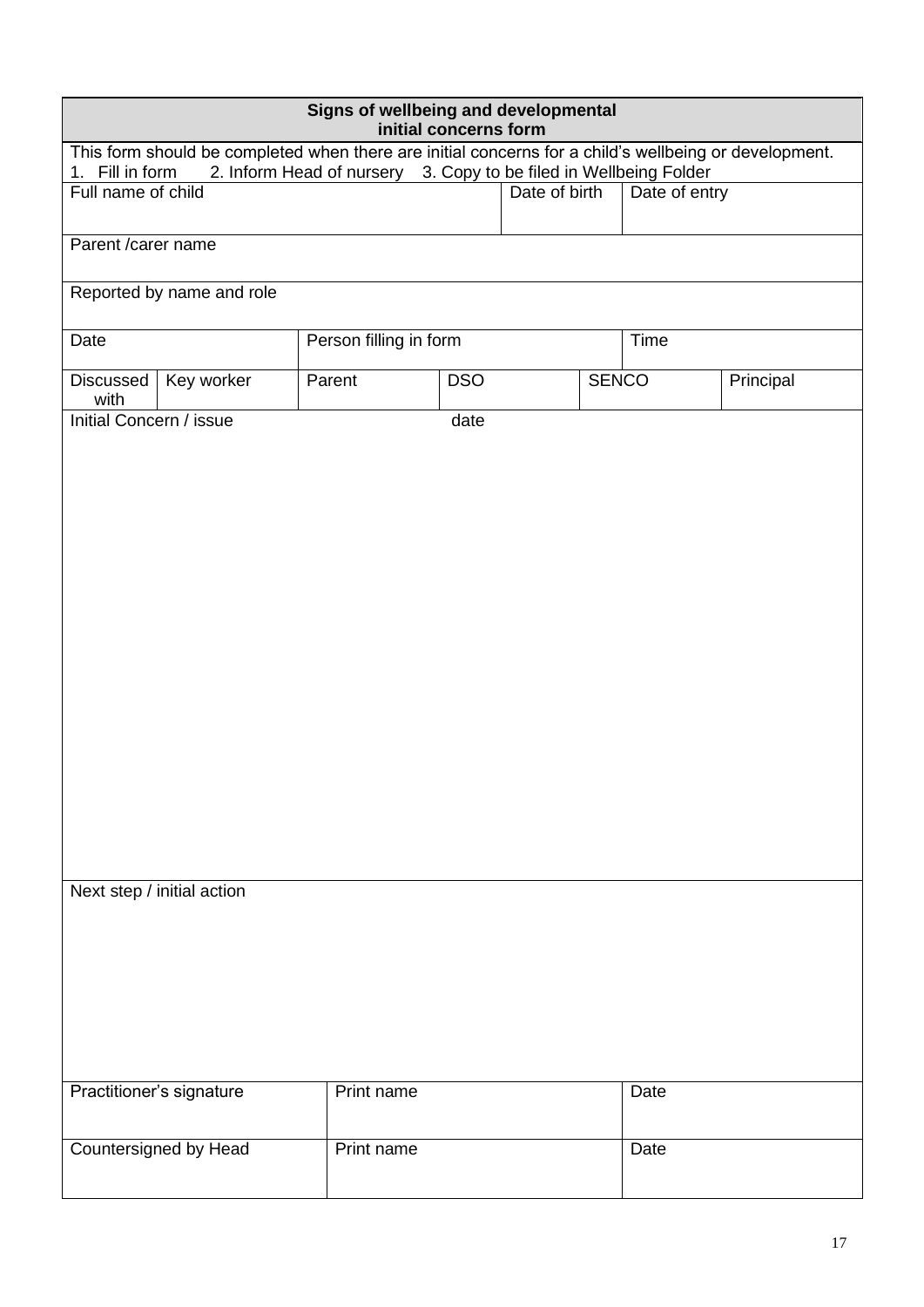| Signs of wellbeing and developmental initial concerns log<br><b>Confidential information</b> |                                                     |                                                |                                              |                     |                           |                                                                 |           |  |  |
|----------------------------------------------------------------------------------------------|-----------------------------------------------------|------------------------------------------------|----------------------------------------------|---------------------|---------------------------|-----------------------------------------------------------------|-----------|--|--|
| Name of child                                                                                |                                                     |                                                | Date of birth                                |                     | Reported by name and role |                                                                 |           |  |  |
|                                                                                              |                                                     |                                                |                                              |                     | Initial concern/issue     |                                                                 | Date      |  |  |
| Home Address                                                                                 |                                                     |                                                | Date of entry                                |                     |                           |                                                                 |           |  |  |
|                                                                                              |                                                     |                                                | Discussed with<br><b>SENCO</b><br><b>DSO</b> |                     |                           |                                                                 |           |  |  |
|                                                                                              |                                                     |                                                | Principal                                    |                     | Initial action            |                                                                 |           |  |  |
| Telephone number                                                                             |                                                     |                                                |                                              | Parent /carer name  |                           |                                                                 |           |  |  |
| <b>Date</b>                                                                                  | Type of<br>contact:<br>telephone,<br>email, meeting | observation,<br>meeting notes,<br>contact form | Type of evidence:                            | Evidence:<br>number |                           | Adults included:<br>keyworker,<br>parent,<br>other professional | Next step |  |  |
|                                                                                              |                                                     |                                                |                                              |                     |                           |                                                                 |           |  |  |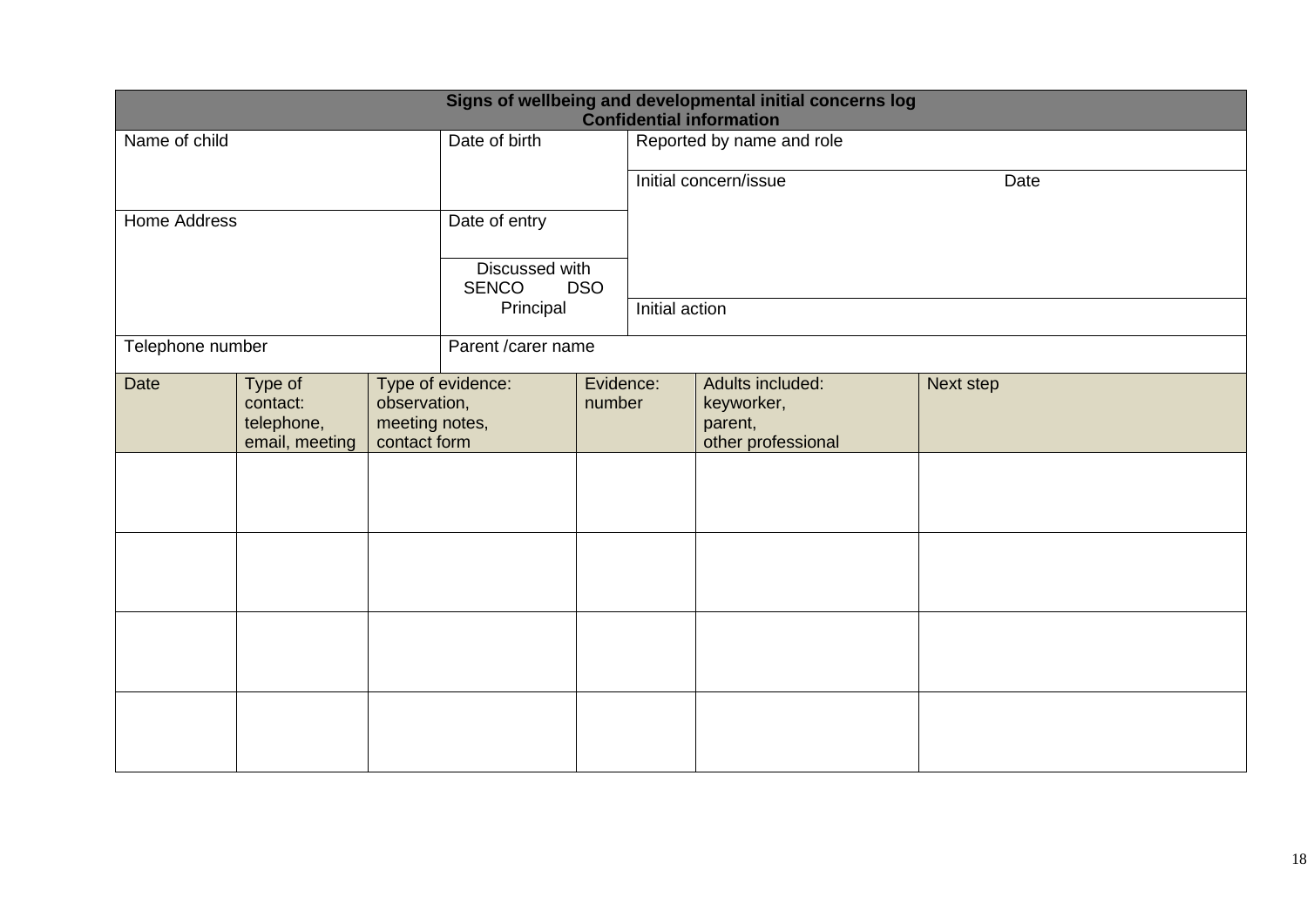# **Cause for concern child protection record incident report**

This form should be completed when there are concerns that a child is or is likely to be at risk of significant harm. This record should be stored in a confidential 'child protection file' by the Designated safeguarding officer and only shared with those who need to have access to this information to ensure the child's safety.

| Fill in form | 2. Inform Designated safeguarding officer 3. Copy to go to child's file |  |
|--------------|-------------------------------------------------------------------------|--|

| Date                                                   |            |             |                                                       |                                                                                   |          |        |
|--------------------------------------------------------|------------|-------------|-------------------------------------------------------|-----------------------------------------------------------------------------------|----------|--------|
| Time                                                   |            |             |                                                       |                                                                                   |          |        |
| Child's full name                                      |            |             |                                                       |                                                                                   |          |        |
| Date of birth                                          |            |             |                                                       |                                                                                   |          |        |
| Concerns<br>observed/<br>witnessed by<br>Position held |            |             |                                                       |                                                                                   |          |        |
| Contact number:                                        |            |             |                                                       |                                                                                   |          |        |
|                                                        |            |             |                                                       | Details of concern: Record here accurately and objectively what you saw or heard. |          |        |
|                                                        |            |             |                                                       | The child said / I observed (please use the back of the form if -necessary)       |          |        |
|                                                        |            |             |                                                       | (attach supporting information eg, child's drawing additional body map)           |          |        |
|                                                        |            |             |                                                       |                                                                                   |          |        |
|                                                        |            |             |                                                       |                                                                                   |          |        |
|                                                        |            |             |                                                       |                                                                                   |          |        |
|                                                        |            |             |                                                       |                                                                                   |          |        |
|                                                        |            |             |                                                       |                                                                                   |          |        |
|                                                        |            |             |                                                       |                                                                                   |          |        |
| Who was there?                                         |            |             |                                                       | Location                                                                          |          |        |
|                                                        |            |             |                                                       |                                                                                   |          |        |
|                                                        |            |             |                                                       |                                                                                   |          |        |
|                                                        |            |             |                                                       |                                                                                   |          |        |
|                                                        |            |             | Has the concern been discussed with the parent carer? |                                                                                   |          |        |
|                                                        |            |             |                                                       |                                                                                   |          |        |
| If no, state the reason                                |            |             |                                                       |                                                                                   |          |        |
|                                                        |            |             |                                                       |                                                                                   |          |        |
|                                                        |            |             |                                                       |                                                                                   |          |        |
| Who did                                                | <b>DSO</b> | <b>MASH</b> | <b>LADO</b>                                           | Police                                                                            | Ambulanc | M.Hutt |
| you                                                    |            |             |                                                       |                                                                                   | е        |        |
| contact                                                |            |             |                                                       |                                                                                   |          |        |
| /call                                                  |            |             |                                                       |                                                                                   |          |        |
|                                                        |            |             |                                                       |                                                                                   |          |        |
| Time of                                                |            |             |                                                       |                                                                                   |          |        |
| contact                                                |            |             |                                                       |                                                                                   |          |        |
| call                                                   |            |             |                                                       |                                                                                   |          |        |
| Date of                                                |            |             |                                                       |                                                                                   |          |        |
| contact                                                |            |             |                                                       |                                                                                   |          |        |
| Practitioner's signature                               |            |             |                                                       |                                                                                   |          | Date   |
| Print name                                             |            |             |                                                       |                                                                                   |          |        |
|                                                        |            |             |                                                       |                                                                                   |          |        |
| Safeguarding officer                                   |            |             |                                                       |                                                                                   |          | Date   |
| Print name                                             |            |             |                                                       |                                                                                   |          |        |
| Countersigned by Principal                             |            |             |                                                       |                                                                                   |          | Date   |
| Print name                                             |            |             |                                                       |                                                                                   |          |        |
|                                                        |            |             |                                                       |                                                                                   |          |        |

Parent/carer signature

Print name

**Date** 

**Ofsted**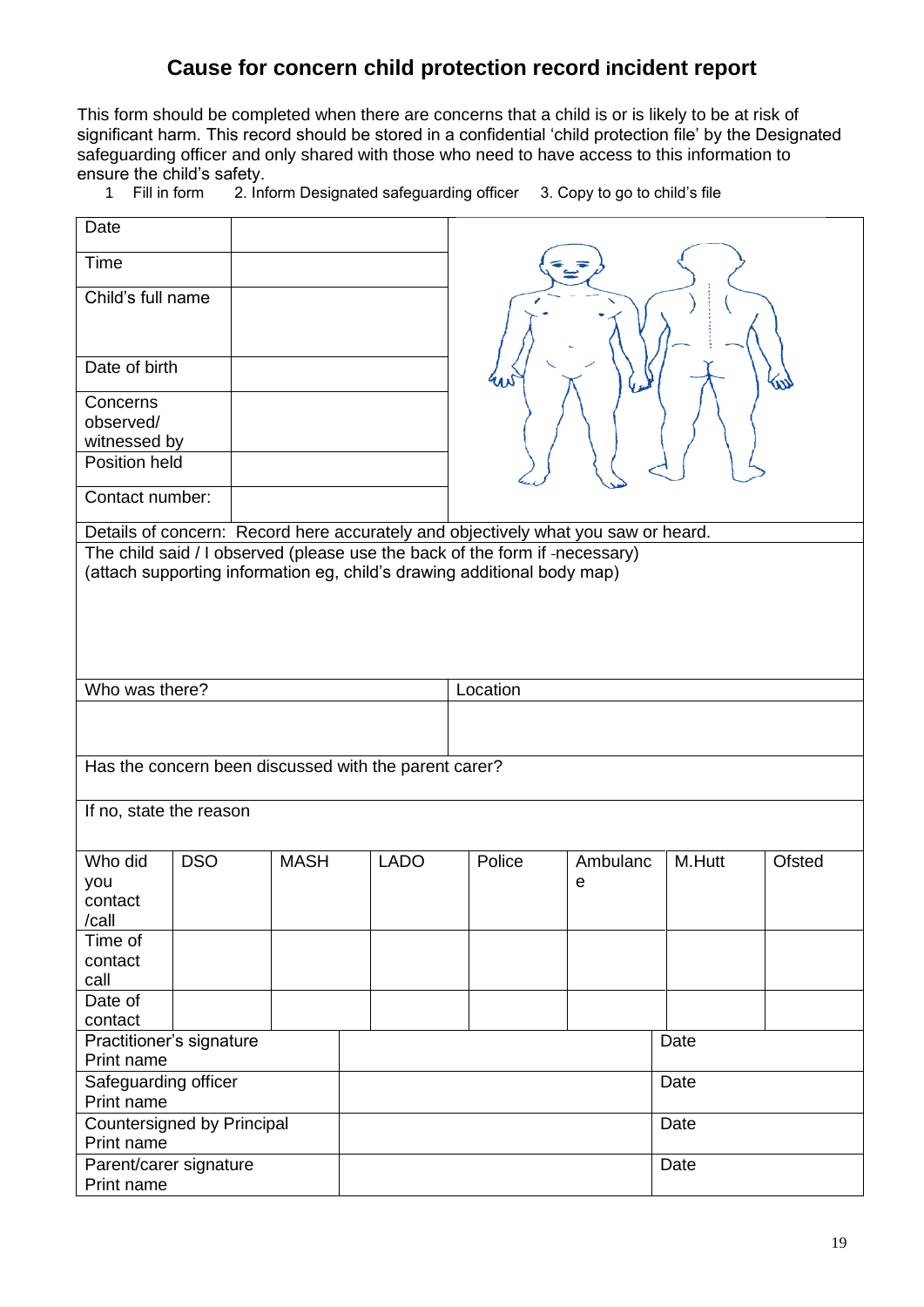# **Child protection referral**

This form should be sent to the relevant Social Services (MASH) team manager

1. This is to confirm a verbal/telephone referral made to ------------------------------------------------

on -----------------------------------------(date)-------------------------------------------(time)

2. This is a new referral

| Name of child                          |               |
|----------------------------------------|---------------|
|                                        |               |
| Age                                    | Date of birth |
| Ethnic group                           | Religion      |
| Any other name by which child is known |               |
| Home address                           |               |
|                                        |               |
|                                        |               |
|                                        |               |
|                                        |               |
| Postcode                               |               |
| Telephone                              |               |
| Name of doctor                         |               |
|                                        |               |
| <b>Address</b>                         |               |
|                                        |               |
|                                        |               |
|                                        |               |
|                                        |               |
| Postcode                               |               |
| Telephone                              |               |
|                                        |               |
| Name of referrer                       | Position      |
| Name of teacher                        | School        |
|                                        | Telephone     |

# **Child's family/household details**

Please enter below all known details about the child's family /household (including those with parental responsibility who live elsewhere)

**Adults** (including parents and any other known adults living with the child)

**Children** (including any known to attend other schools/under school age)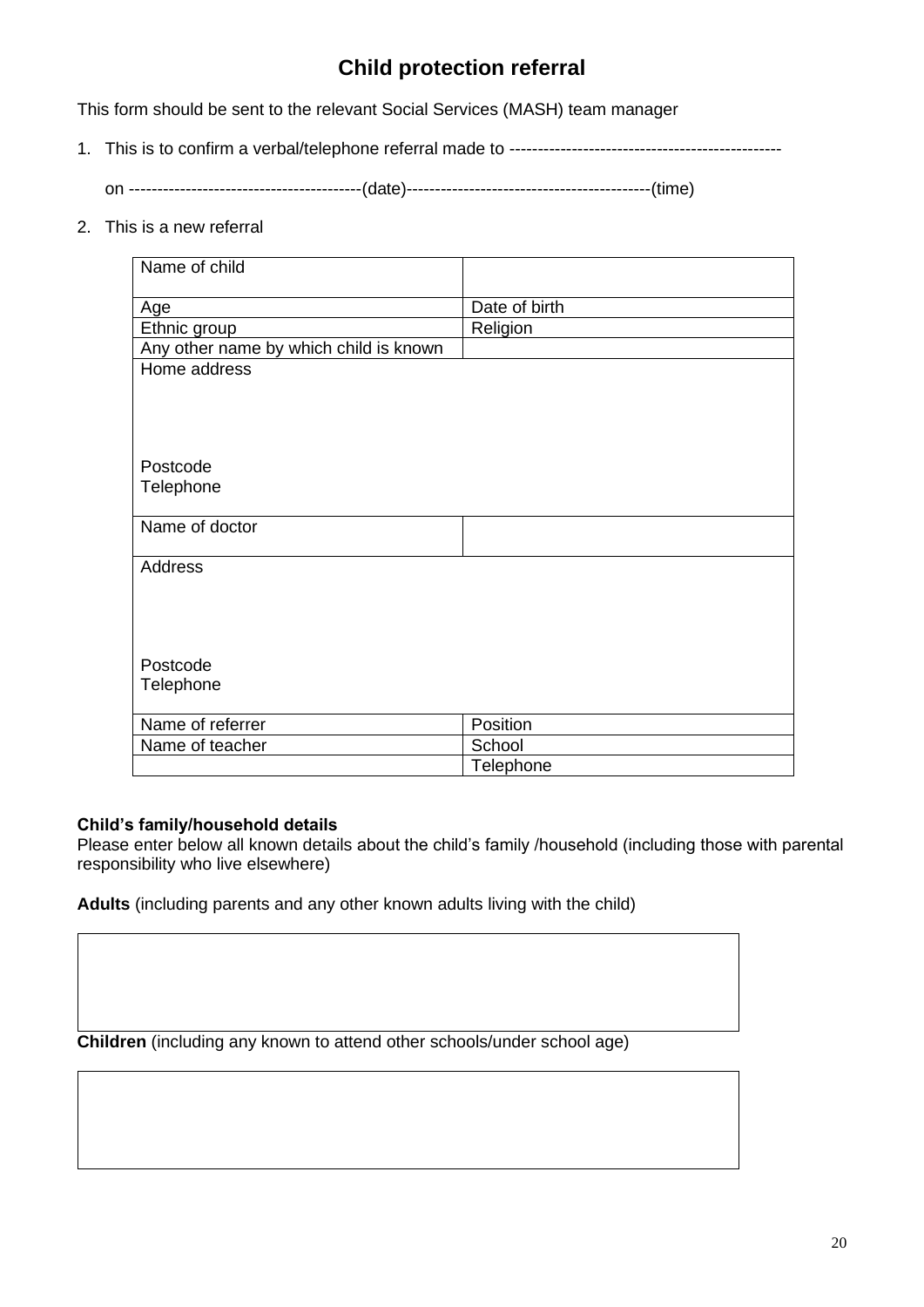# **Reasons for referral**

Enter below the information which is the basis of this referral. Include details of any visible injuries or statements made by the child/others which are a cause for concern. Give as much detail as possible making clear what is fact and what is hearsay, third party reports etc.

Are the child's parents aware of this referral?<br>
Is the child aware of it?<br>
Yes/No Is the child aware of it? Has the referral been discussed with anyone else? Yes/No If yes give details below

Any other relevant information

Retain copy confidentially on school records. A written acknowledgement should be received.

Signed: ----------------------------------------------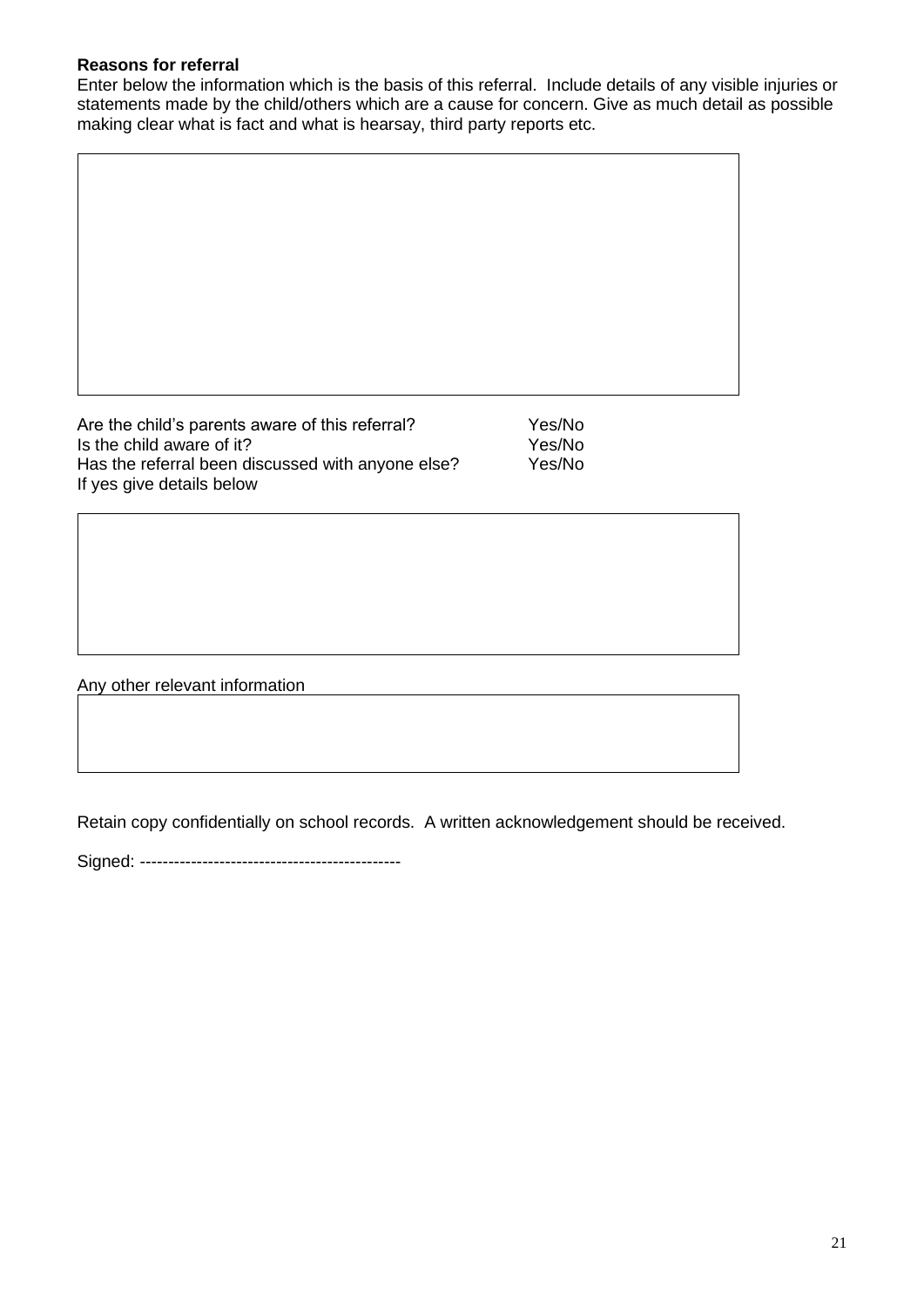# **School report for child protection conference**

| Name of child                    |          |
|----------------------------------|----------|
| Date of birth                    |          |
| <b>Address</b>                   |          |
|                                  |          |
|                                  |          |
|                                  |          |
| Postcode                         |          |
| Telephone                        |          |
|                                  |          |
| School                           |          |
| Date of conference               | Location |
| Name of person completing report | Time     |
|                                  |          |
|                                  |          |

# **Educational Report**

Indicate the child's year group and developmental progress, whether he/she has any special educational needs, aptitudes, weakness, behaviour, attendance and extra-curricular interests etc.

#### **Family contact**

Indicate what involvement the school has had with the child's parents /siblings, over how long a period etc. Include special incidents (e.g. exclusion) as well as routine involvement.